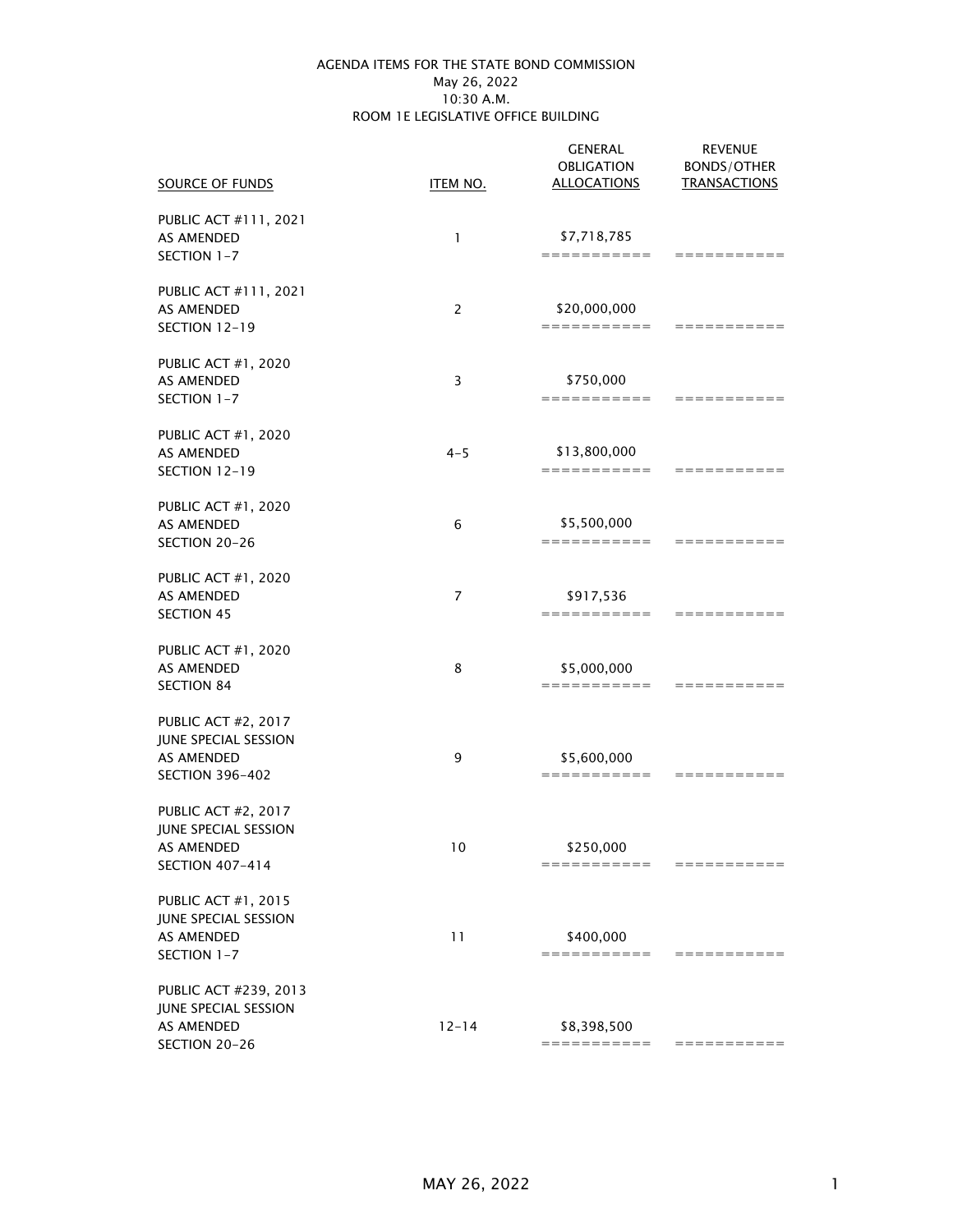#### May 26, 2022 AGENDA ITEMS FOR THE STATE BOND COMMISSION 10:30 A.M. ROOM 1E LEGISLATIVE OFFICE BUILDING

|                                       |          | <b>GENERAL</b><br><b>OBLIGATION</b> | <b>REVENUE</b><br><b>BONDS/OTHER</b> |
|---------------------------------------|----------|-------------------------------------|--------------------------------------|
| SOURCE OF FUNDS                       | ITEM NO. | <b>ALLOCATIONS</b>                  | <b>TRANSACTIONS</b>                  |
| PUBLIC ACT #239, 2013                 |          |                                     |                                      |
| <b>JUNE SPECIAL SESSION</b>           |          |                                     |                                      |
| AS AMENDED                            | 15       |                                     | \$462,465                            |
| SECTION 31-38                         |          | $=$ = = = = = = = = = =             | ===========                          |
| PUBLIC ACT #57, 2011                  |          |                                     |                                      |
| <b>AS AMENDED</b>                     | 16       | \$3,482,000                         |                                      |
| SECTION 31-38                         |          | ===========                         | ===========                          |
| PUBLIC ACT #270, 1990                 |          |                                     |                                      |
| <b>AS AMENDED</b>                     | 17       | \$4,200,000                         |                                      |
| <b>SECTION 33</b>                     |          | ===========                         | ===========                          |
| PUBLIC ACT #607, 1979                 |          |                                     |                                      |
| <b>AS AMENDED</b>                     | 18       | \$12,674,415                        |                                      |
| <b>SECTION 21</b>                     |          | ===========                         | ==========                           |
| SECTION 10-287d                       | 19       | \$250,000,000                       |                                      |
| <b>CONNECTICUT GENERAL STATUTES</b>   |          | ===========                         | ===========                          |
| <b>STATE TREASURER</b>                | 20       |                                     | \$500,000,000                        |
| <b>GENERAL OBLIGATION BOND SALE</b>   |          | ===========                         | ===========                          |
| <b>STATE TREASURER</b>                | 21       |                                     | \$1,200,000,000                      |
| SPECIAL TAX OBLIGATION                |          | ===========                         | ===========                          |
| <b>BOND SALE</b>                      |          |                                     |                                      |
| <b>DECLARATION OF OFFICIAL INTENT</b> |          |                                     |                                      |
| PURSUANT TO FEDERAL                   | 22       |                                     |                                      |
| <b>INCOME TAX REGULATIONS</b>         |          | ===========                         | ===========                          |
|                                       | Total    | \$338,691,236                       | \$1,700,462,465                      |
|                                       |          |                                     |                                      |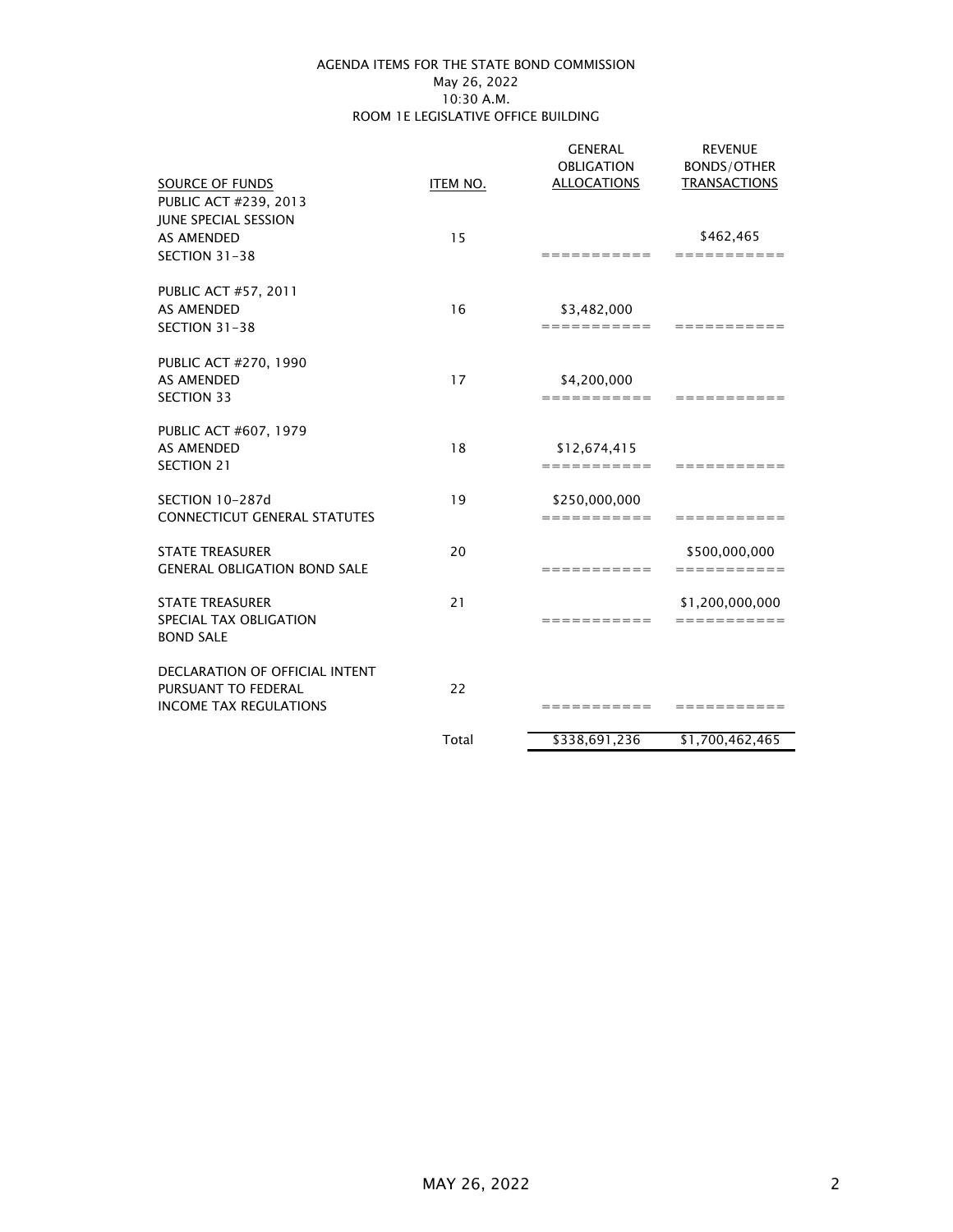# **FINDINGS**

# AGENDA ITEMS FOR THE STATE BOND COMMISSION MAY 26, 2022 ROOM 1E LEGISLATIVE OFFICE BUILDING 10:30 A.M.

- A. IN ACCORDANCE WITH CGS §3-20(g)(1)(A)(ii) THE SECRETARY OF THE STATE BOND COMMISSION CERTIFIES THAT THE BOND AUTHORIZATIONS CONTAINED IN THE AGENDA ITEMS FOR TODAY'S MEETING, TOGETHER WITH ALL PRIOR BOND AUTHORIZATIONS APPROVED THIS CALENDAR YEAR, TOTAL \$832,028,492 IN THE AGGREGATE AND DO NOT EXCEED \$2,239,000,000 THE CALENDAR YEAR LIMIT ESTABLISHED IN ACCORDANCE WITH CGS  $$3-20(d)(2)$ .
- B. UNLESS OTHERWISE NOTED, THE SECRETARY OF THE STATE BOND COMMISSION HAS ON FILE THE FOLLOWING MATTERS WITH RESPECT TO EACH REQUEST MADE TO THE STATE BOND COMMISSION FOR TODAY'S MEETING AS DETAILED THROUGH THE ATTACHED AGENDA ITEMS.
- 1. ANY HUMAN SERVICES FACILITY COLOCATION STATEMENT IF SO REQUESTED BY THE SECRETARY OF THE OFFICE OF POLICY AND MANAGEMENT PURSUANT TO CGS §4B-23.
- 2. ANY PROJECT WHICH INVOLVES THE USE OF 25 ACRES OR MORE OF PRIME FARMLAND FOR NONAGRICULTURAL PURPOSES HAS BEEN REVIEWED IN ACCORDANCE WITH THE PROVISIONS OF PUBLIC ACT NO. 83-102 (AN ACT CONCERNING STATE PROJECTS WHICH TAKE PRIME FARMLAND) AND THAT THE COMMISSIONER OF AGRICULTURE HAS FILED A STATEMENT INDICATING THAT EACH SUCH PROJECT PROMOTES AGRICULTURE OR THE GOAL OF AGRICULTURAL LAND PRESERVATION, OR THERE IS NO REASONABLE ALTERNATIVE SITE FOR THE PROJECT, OR THE PROJECT IS NOT APPLICABLE UNDER THE ACT.
- 3. ANY CAPITAL DEVELOPMENT IMPACT STATEMENT REQUIRED TO BE FILED WITH THE SECRETARY OF THE OFFICE OF POLICY AND MANAGEMENT, IF SO REQUIRED BY THE SECRETARY, PURSUANT TO CGS §4B-23.
- 4. ANY ADVISORY STATEMENT REGARDING THE STATE CONSERVATION AND DEVELOPMENT POLICIES PLAN REQUIRED BY CGS §16A-31 FOR EACH ITEM FOR WHICH AN ADVISORY STATEMENT IS REQUIRED BY CGS §16A-31, AND THE ITEM IS EITHER IN CONFORMITY WITH THE PLAN OR NOT ADDRESSED THEREIN.
- 5. ANY STATEMENT REQUIRED IN ACCORDANCE WITH THE PROVISIONS OF PUBLIC ACT 06-194 AS TO THE FULL COST OF THE PROJECT OR PURPOSE WHEN COMPLETED AND THE ESTIMATED OPERATING COST OF ANY STRUCTURE, EQUIPMENT OR FACILITY TO BE CONSTRUCTED OR ACQUIRED.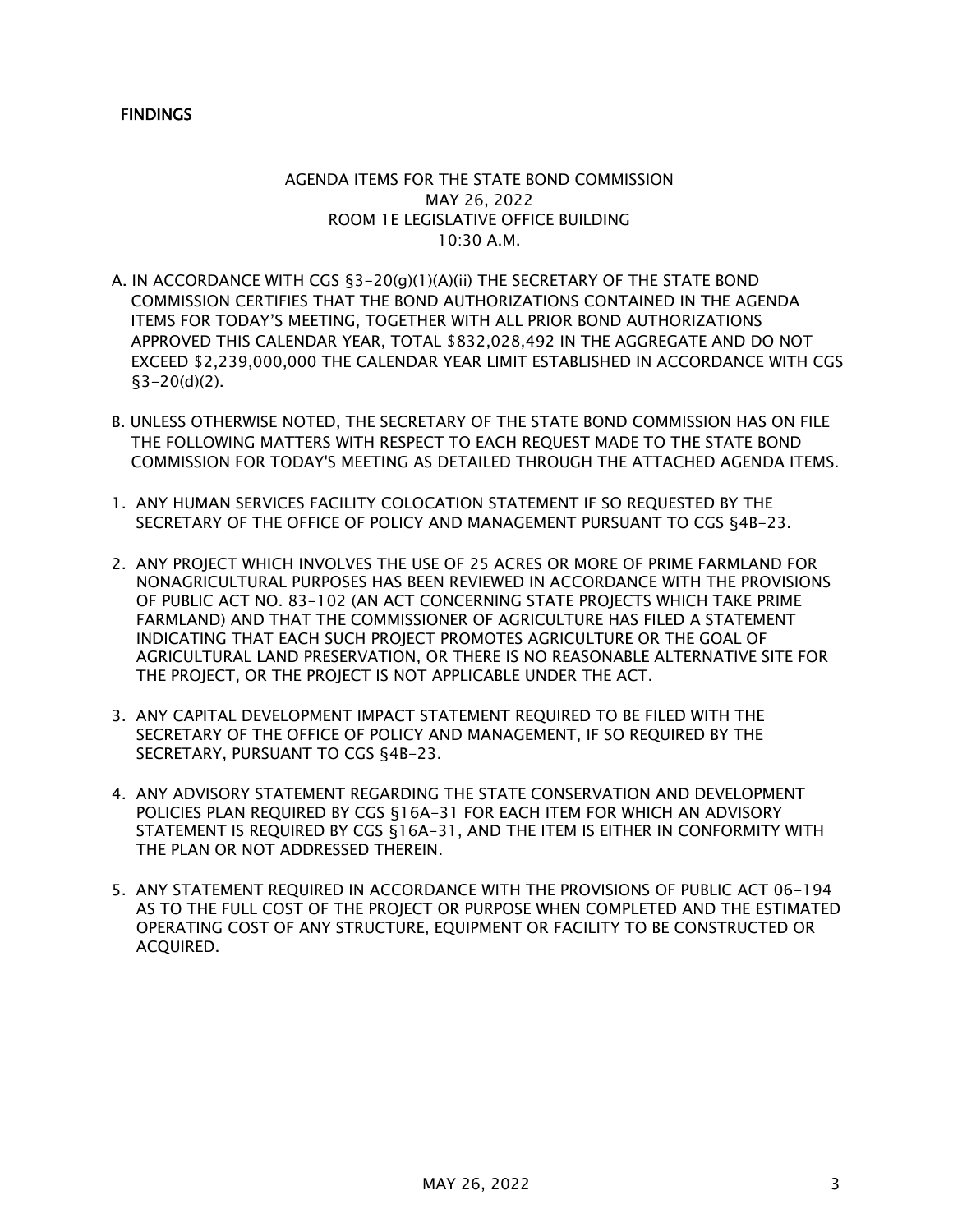# PUBLIC ACT #111, 2021 AS AMENDED SECTION 1-7

ITEM NO. 1

## DEPARTMENT OF CORRECTION

RENOVATIONS AND IMPROVEMENTS TO EXISTING STATE-OWNED BUILDINGS FOR INMATE HOUSING, PROGRAMMING AND STAFF TRAINING SPACE AND ADDITIONAL INMATE CAPACITY, AND FOR SUPPORT FACILITIES AND OFF-SITE IMPROVEMENTS

| Requested: | An Allocation and Bond Authorization                                                 |                                       | \$7,718,785                                             |
|------------|--------------------------------------------------------------------------------------|---------------------------------------|---------------------------------------------------------|
| FROM:      | Sec. $(2)(n)$                                                                        |                                       | Acct. No. 17221-DOC88000-43664<br>Project No. BI-JA-467 |
|            | <b>Total Earmarking</b><br><b>Previous Allocations</b><br><b>Balance Unallocated</b> | \$30,000,000<br>$-0-$<br>\$30,000,000 |                                                         |

#### REASON FOR REQUEST:

These funds are requested to award a construction contract based on bids received on March 23, 2022 for a water storage tank replacement project at Enfield Correctional Institute. This project consists of the construction of two new water storage tank systems which will serve the Enfield and Somers DOC complexes. This project is required to meet current CT Department of Public Health water requirement regulations. The current water tank is over 60 years old and is in poor condition, exceeding its life expectancy.

Funds are requested as follows:

|                                                                                                                                                                                               |                                                                                                | <b>Previous Funding</b> | <b>This Request</b>                                                                            |
|-----------------------------------------------------------------------------------------------------------------------------------------------------------------------------------------------|------------------------------------------------------------------------------------------------|-------------------------|------------------------------------------------------------------------------------------------|
| Construction (BID)<br>Contingency<br>Architect/Engineer's Fee<br><b>Testing Laboratory</b><br>Special Inspections<br>Commissioning<br>Permits<br><b>Construction Administrator</b><br>DAS Fee | \$6,468,405<br>646,840<br>410,685<br>10,000<br>28,000<br>70,000<br>5,000<br>115,000<br>348,000 | \$300,000<br>83,145     | \$6,468,405<br>646,840<br>110,685<br>10,000<br>28,000<br>70,000<br>5,000<br>115,000<br>264,855 |
| Total<br>Financing:                                                                                                                                                                           | \$8,101,930                                                                                    | \$383,145               | \$7,718,785                                                                                    |
| P.A. $21-111$ , Sec. $2(n)$ , This Request<br>P.A. 13-239, Sec. 2 (m), Previous Funding<br><b>Agency Funds</b><br>Total                                                                       |                                                                                                |                         | \$7,718,785<br>328,825<br>54,320<br>\$8,101,930                                                |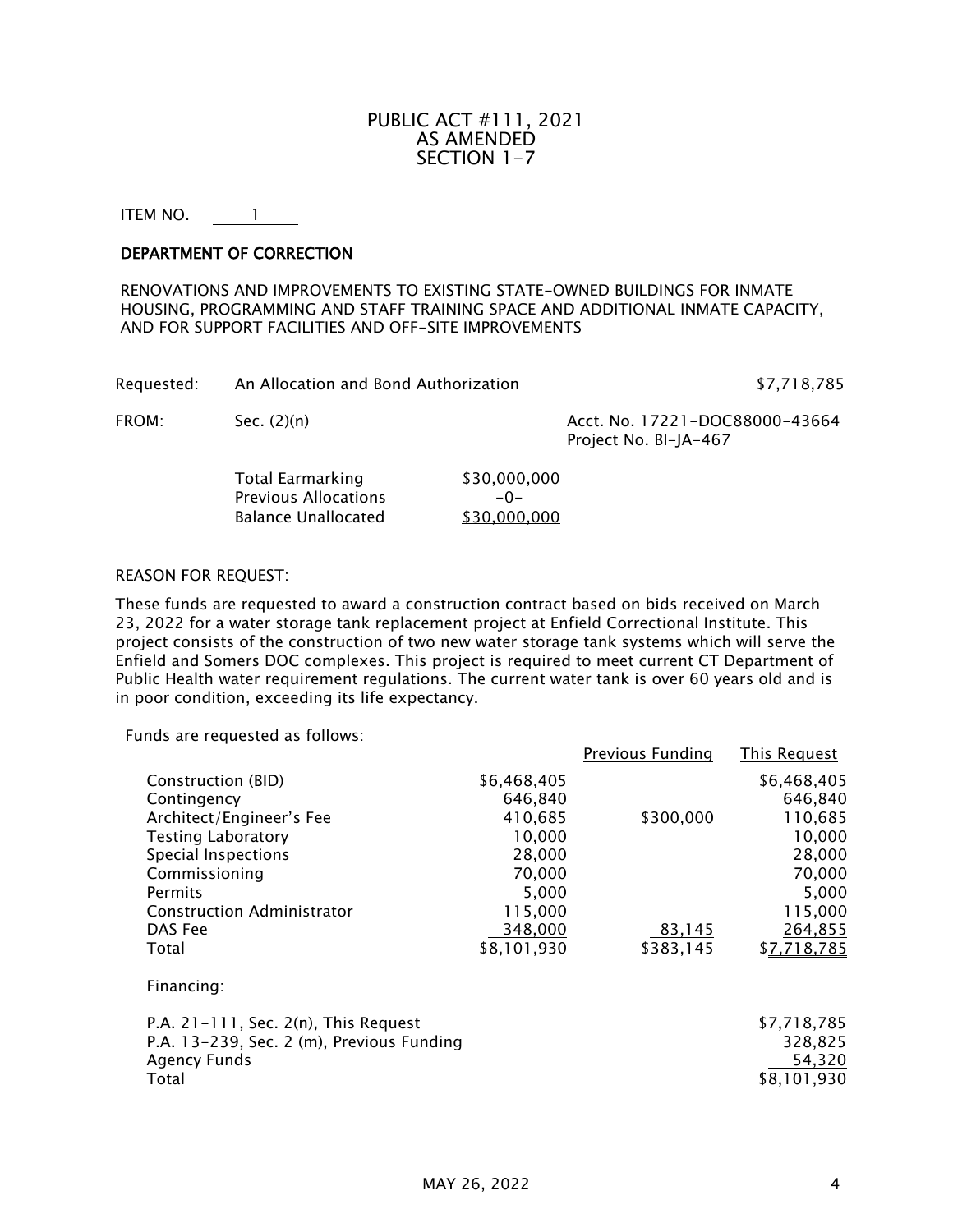# PUBLIC ACT #111, 2021 AS AMENDED SECTION 12-19

ITEM NO. 2

## CONNECTICUT PORT AUTHORITY

GRANTS-IN-AID FOR IMPROVEMENTS TO DEEP WATER PORTS, INCLUDING DREDGING, NOT EXCEEDING \$90,000,000, PROVIDED NOT LESS THAN \$20,000,000 SHALL BE USED FOR DEEP WATER PORTS OUTSIDE OF NEW LONDON

| <b>REQUESTED:</b> | An Allocation and Bond Authorization (to agency) | \$20,000,000 |
|-------------------|--------------------------------------------------|--------------|
|                   |                                                  |              |

FROM: Sec. 13(d) Sec. 13(d) Sec. 13(d) Acct. No. 12052-CPA47300-43509

Total Earmarking \$90,000,000<br>Previous Allocations \$50,000,000 Previous Allocations<br>Balance Unallocated \$40,000,000 Balance Unallocated

#### REASON FOR REQUEST:

These funds are requested to provide supplemental financing for redevelopment and upgrades to the State Pier in New London in accordance with the Harbor Development Agreement.

This public-private partnership between the Port Authority, North East Offshore, LLC and Gateway New London, LLC will create a modern, heavy lift port and, along with other upgrades, will meet offshore wind industry requirements.

Financing:

| <b>Total Estimated Project Cost</b> | \$255.500.000 |
|-------------------------------------|---------------|
| Less: Previous State Funds          | 160.500.000   |
| Deep Water Wind Funds               | 22.500.000    |
| Northeast Offshore Funds            | 52.500.000    |
| Total, This Request                 | \$ 20,000,000 |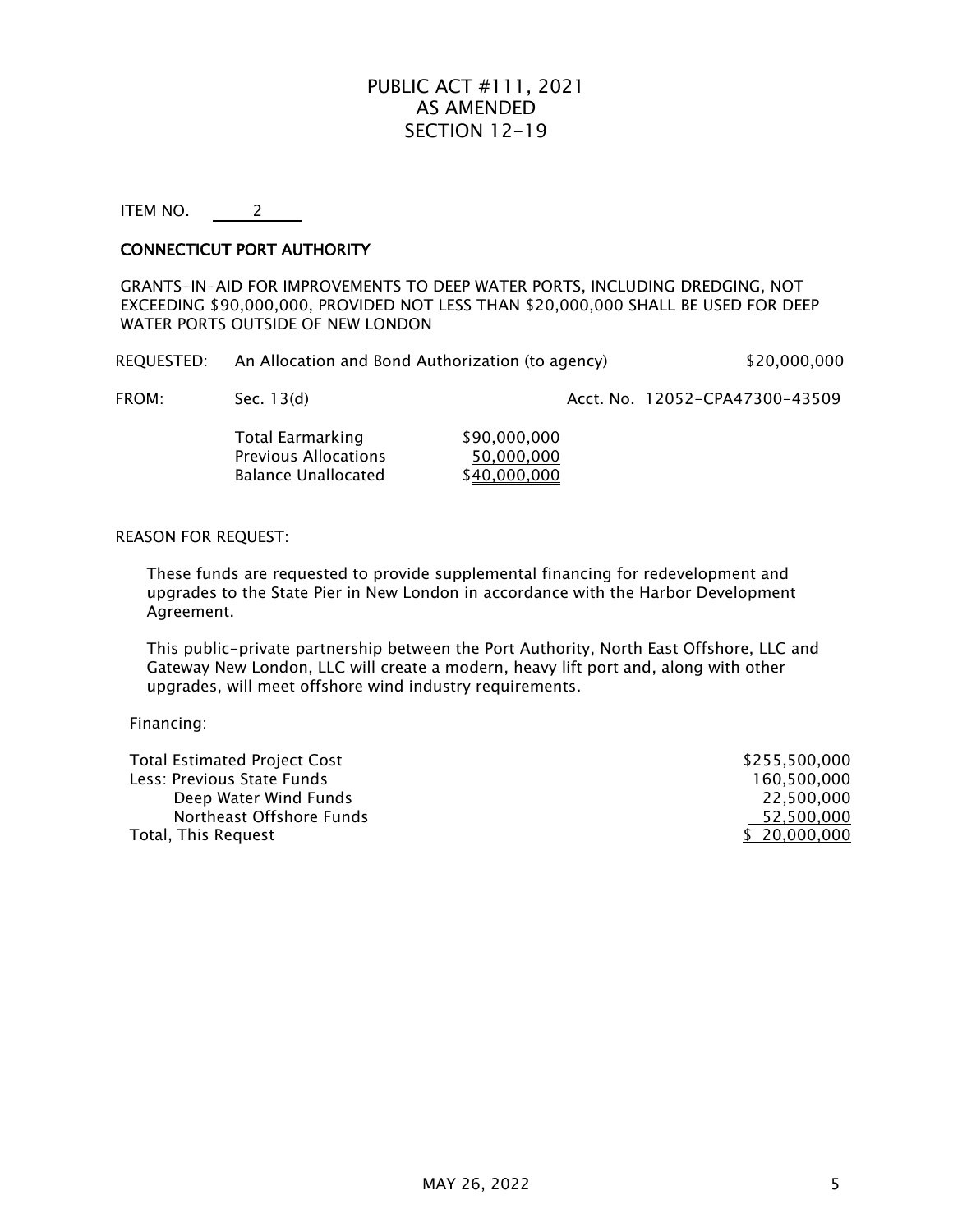## PUBLIC ACT #1, 2020 AS AMENDED SECTION 1-7

ITEM NO. 3

# CONNECTICUT STATE COLLEGES AND UNIVERSITIES

ALL COMMUNITY COLLEGES

ADVANCED MANUFACTURING AND EMERGING TECHNOLOGY PROGRAMS

REQUESTED: An Allocation and Bond Authorization **\$750,000** \$750,000

FROM: Sec. 2(j)(1)(C) Acct. No. 17201-BOR77700-43638

Total Earmarking \$3,000,000 Previous Allocations  $\frac{-0-}{\sqrt{33.000.000}}$ Balance Unallocated

REASON FOR REQUEST:

These funds are requested to finance phase III of the advanced manufacturing program at Tunxis Community College. This includes an expansion of the 21 Spring Lane building in Farmington.

Funds are requested as follows:

Total, This Request  $$750,000$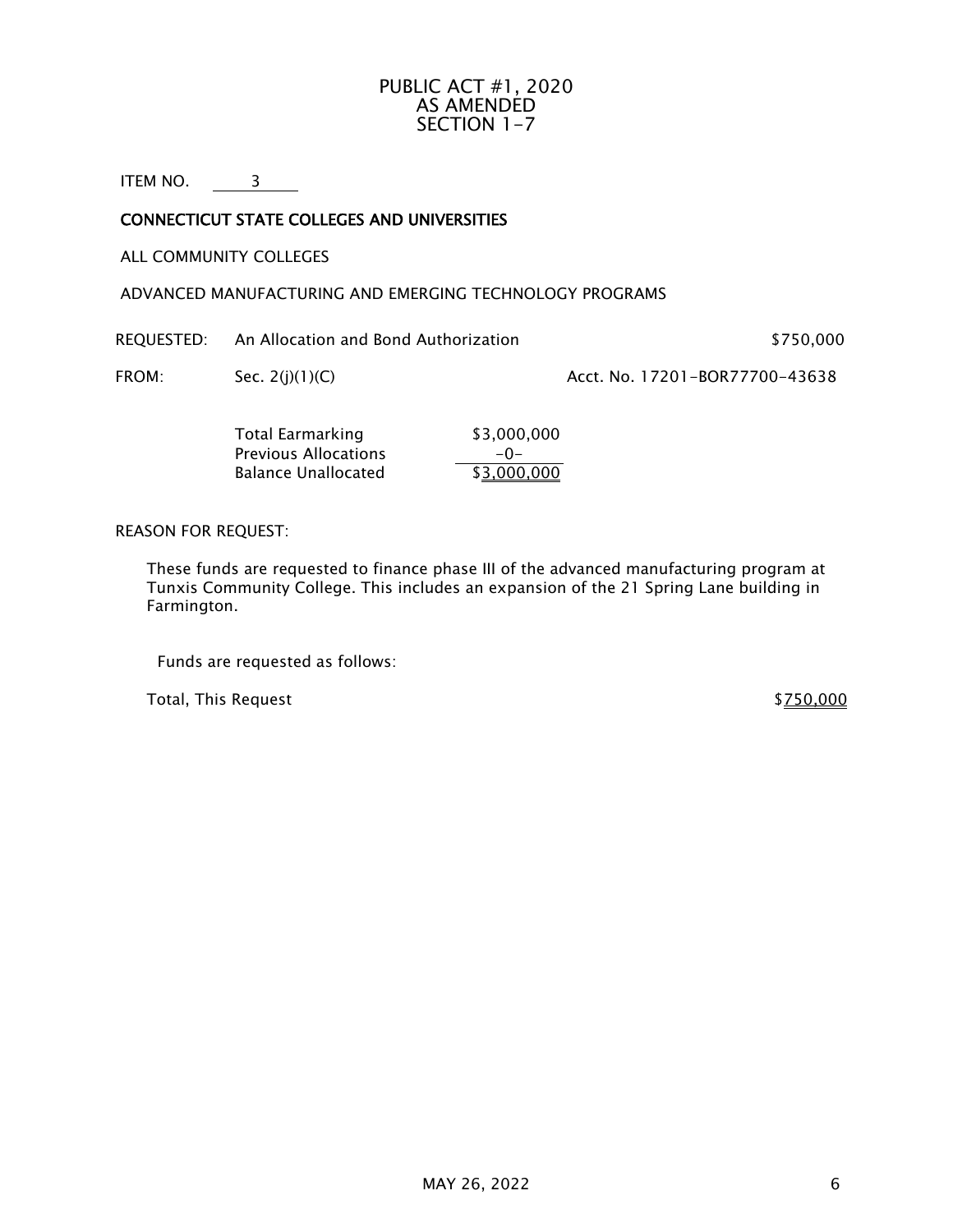# PUBLIC ACT #1, 2020 AS AMENDED SECTION 12-19

ITEM NO. 4

## CAPITAL REGION DEVELOPMENT AUTHORITY

GRANT-IN-AID TO THE MUNICIPALITY OF EAST HARTFORD FOR THE PURPOSES OF GENERAL ECONOMIC DEVELOPMENT ACTIVITIES, INCLUDING THE DEVELOPMENT OF THE INFRASTRUCTURE AND IMPROVEMENTS TO THE RIVERFRONT; THE CREATION OF HOUSING UNITS THROUGH REHABILITATION AND NEW CONSTRUCTION; THE DEMOLITION OR REDEVELOPMENT OF VACANT BUILDINGS AND REDEVELOPMENT

| <b>REQUESTED:</b> | An Allocation and Bond Authorization (to agency) | \$10,000,000 |
|-------------------|--------------------------------------------------|--------------|
|-------------------|--------------------------------------------------|--------------|

FROM: Sec. 13(g) Sec. 13(g) Acct. No. 12052-CRD47200-43727

Total Earmarking \$10,000,000 Previous Allocations  $\frac{-0-}{10,000,000}$ Balance Unallocated

#### REASON FOR REQUEST:

These funds are requested to provide a grant-in-aid to the town of East Hartford to assist with the redevelopment of the Silver Lane corridor. Projects include: (1) the purchase and redevelopment of Applegate Lane, (2) the purchase and redevelopment of Silver Lane Plaza, (3) Future site acquisition and renovations within the corridor. All projects will be redeveloped to attract new development, improve pedestrian movement, and support existing projects along Silver Lane in East Hartford.

Funds are Requested as Follows:

Total, This Request  $$10,000,000$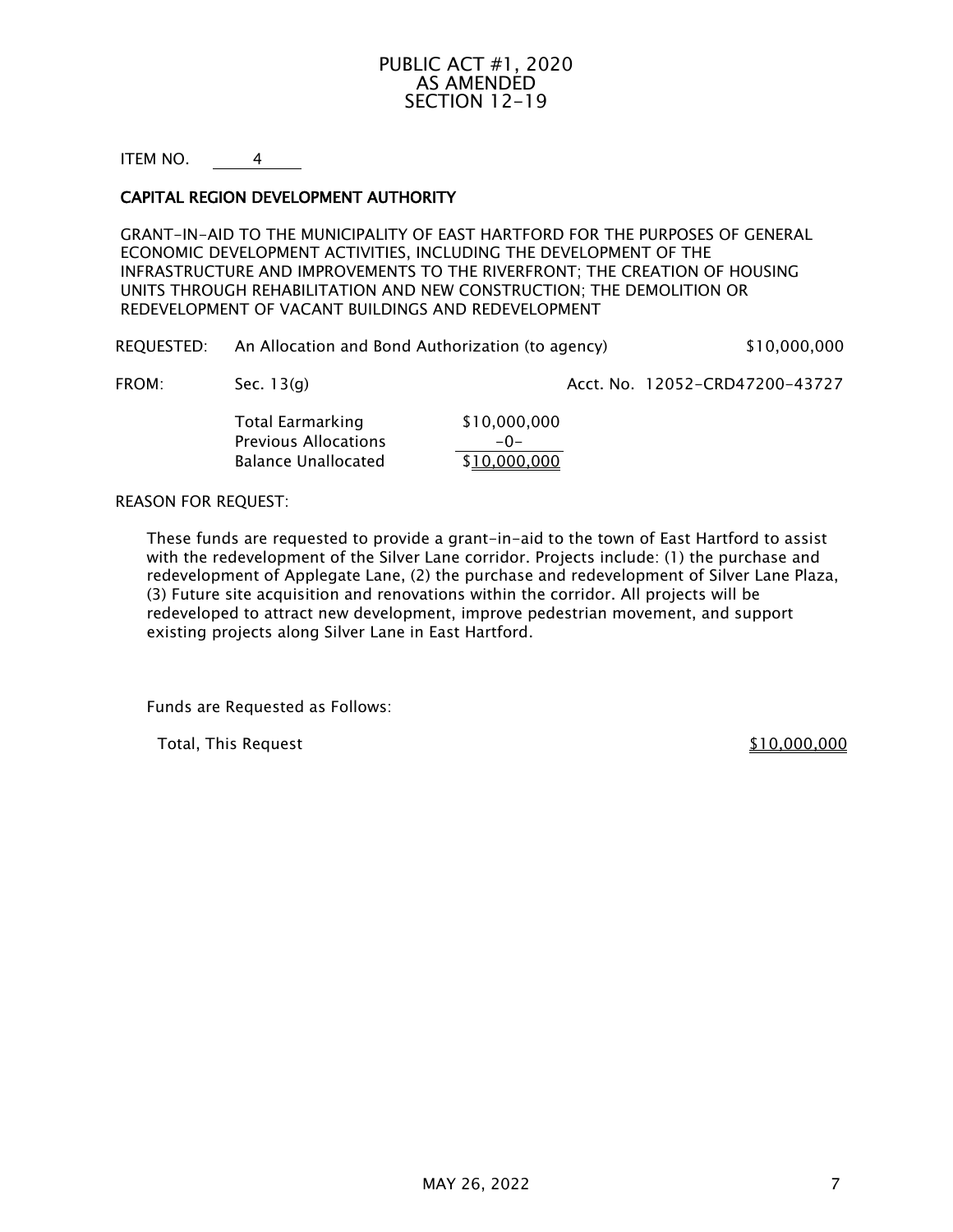# PUBLIC ACT #1, 2020 AS AMENDED SECTION 12-19

ITEM NO. 5

# PAID FAMILY AND MEDICAL LEAVE INSURANCE AUTHORITY

GRANTS-IN-AID FOR CAPITALIZING THE FAMILY AND MEDICAL LEAVE INSURANCE TRUST FUND

REQUESTED: An Allocation and Bond Authorization  $$3,800,000$ 

FROM: Sec. 13(k) Acct. No. 12052-FML47400-43757

| Total Earmarking     | \$25,000,000 |
|----------------------|--------------|
| Previous Allocations | 12.219.735   |
| Balance Unallocated  | \$12,780,265 |

## REASON FOR REQUEST:

These funds are requested to finance the development of a fund recovery system to automate and manage collections for noncompliance and under-reporting by employers. Additional projects include: claims data integration and security protection; website redesign & re-platforming; and the development of a claims audit tool to improve efficiency in the auditing of claims.

Funds are requested as follows:

Total, This Request  $$3,800,000$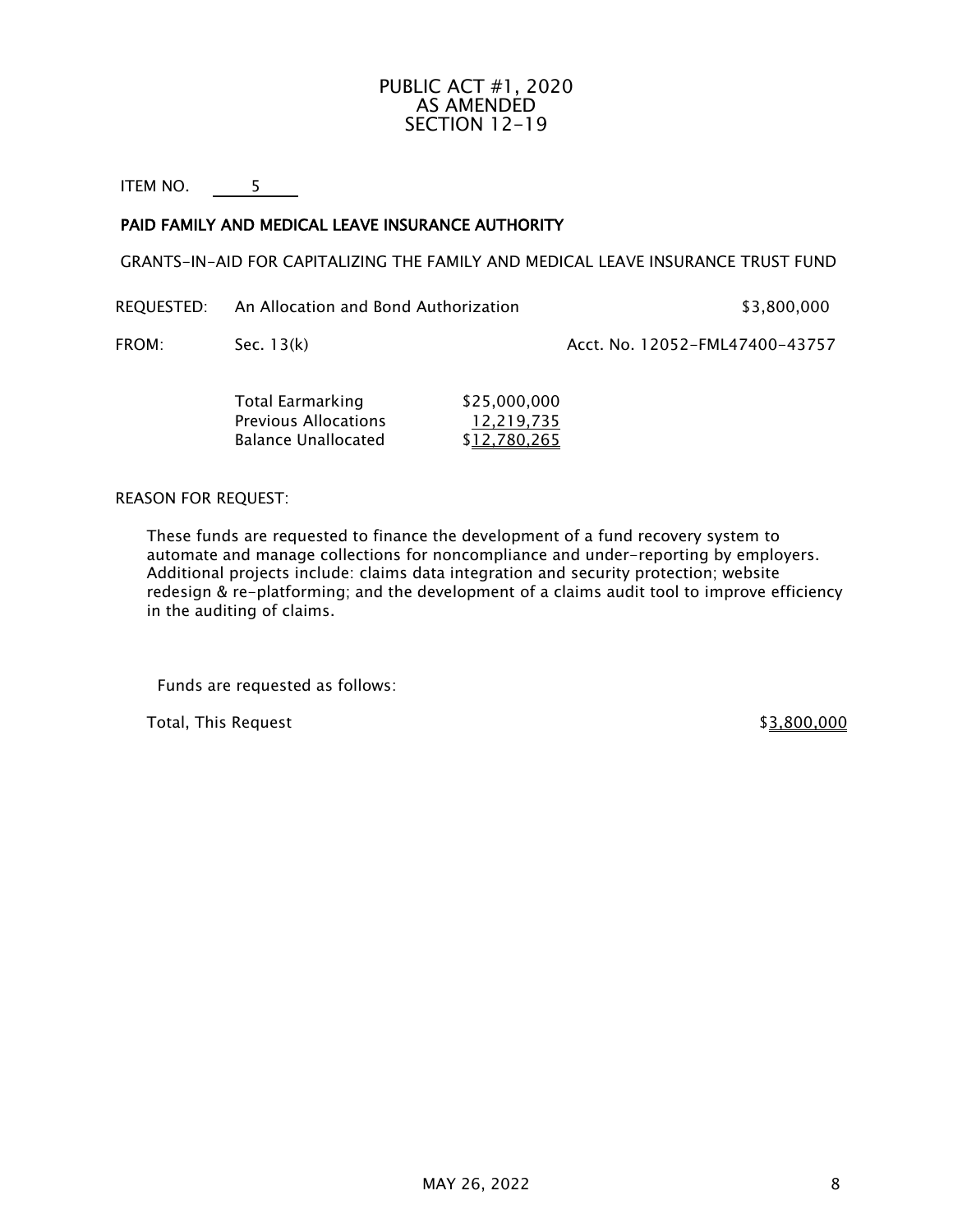# PUBLIC ACT #1, 2020 AS AMENDED SECTION 20-26

ITEM NO. 6

## DEPARTMENT OF MENTAL HEALTH AND ADDICTION SERVICES

#### DESIGN AND INSTALLATION OF SPRINKLER SYSTEMS IN DIRECT CARE PATIENT BUILDINGS

Requested: An Allocation and Bond Authorization **\$5,500,000** \$5,500,000

FROM: Sec. 21(f) Sec. 21(f) Sec. 21(f) Acct. No. 17211-MHA53000-43562 Project No. BI-MH-113

> Total Earmarking \$5,500,000 Previous Allocations  $\frac{-0-}{\$5,500,000}$ Balance Unallocated

#### REASON FOR REQUEST:

These funds are requested along with those under Item 14 to award a construction contract based on bids received April 8, 2022 for a sprinkler, ceiling and light project at the Connecticut Mental Health Center in New Haven.

This project consists of the complete installation of a full sprinkler system at the facility. This project will also include new flooring, ceilings and lights, generator and a new fire pump, along with associated construction work as part of the upgrade.

Funds are requested as follows:

|                                   |             | Previous Funding | This           |
|-----------------------------------|-------------|------------------|----------------|
|                                   |             |                  | <u>Request</u> |
| Construction (Bid)                | \$7,215,000 |                  | \$7,215,000    |
| Contingency                       | 721,500     |                  | 721,500        |
| Architect/Engineer's Fee          | 413,150     | \$184,200        | 228,950        |
| Testing and Inspections           | 200,000     |                  | 200,000        |
| <b>Construction Administrator</b> | 543,200     |                  | 543,200        |
| <b>Agency Relocation</b>          | 100,000     |                  | 100,000        |
| Hazardous Materials               | 200,000     |                  | 200,000        |
| DCS Fee                           | 496,350     | 30,000           | 466,350        |
| Total                             | \$9,889,200 | \$214,200        | \$9,675,000    |
|                                   |             |                  |                |
|                                   |             |                  |                |

Financing:

| P.A. 20–1, Sec. 21(f), This Request           | \$5,500,000        |
|-----------------------------------------------|--------------------|
| P.A. 13–239, Sec 21(j)(2), Item No. 14        | 4,175,000          |
| P.A.19-242, Sec. 21 $(g)(3)$ Previous Funding | 214.200            |
| Total                                         | <u>\$9,889,200</u> |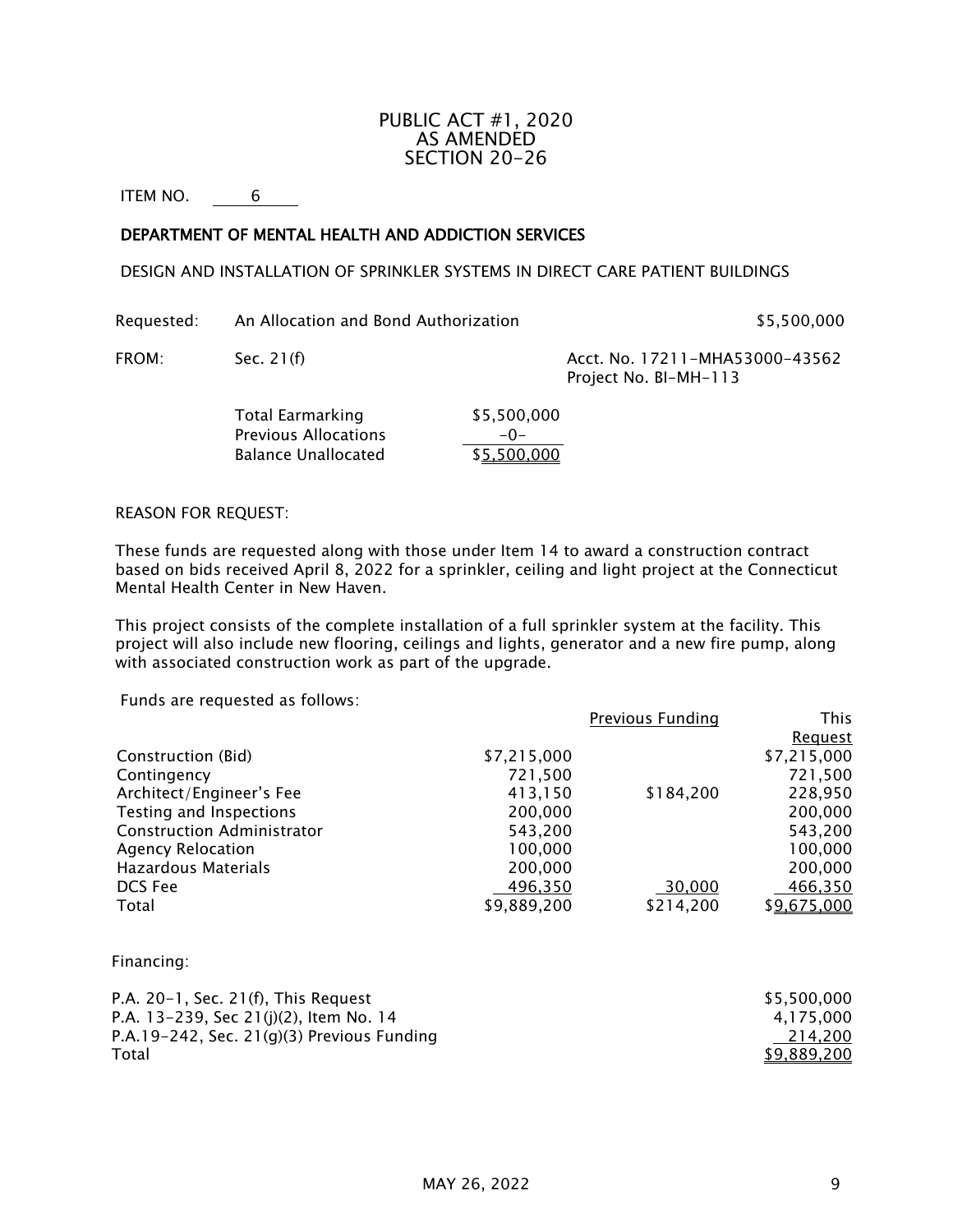# PUBLIC ACT #1, 2020 JULY SPECIAL SESSION AS AMENDED SECTIONS 45

ITEM NO. 7

# OFFICE OF POLICY AND MANAGEMENT

GRANTS-IN-AID TO ANY MUNICIPALITY APPROVED FOR SUCH A GRANT-IN-AID BY THE OFFICE, FOR THE COSTS ASSOCIATED WITH (1) THE PURCHASE OF BODY-WORN RECORDING EQUIPMENT FOR USE BY THE SWORN MEMBERS OF SUCH MUNICIPALITY'S POLICE DEPARTMENT OR FOR USE BY CONSTABLES, POLICE OFFICERS OR OTHER PERSONS WHO PERFORM CRIMINAL LAW ENFORCEMENT DUTIES UNDER THE SUPERVISION OF A RESIDENT STATE TROOPER SERVING SUCH MUNICIPALITY, AND DIGITAL DATA STORAGE DEVICES OR SERVICES, PROVIDED SUCH EQUIPMENT, DEVICE OR SERVICE CONFORMS TO THE MINIMAL TECHNICAL SPECIFICATIONS APPROVED PURSUANT TO SUBSECTION (B) OF SECTION 29-6D OF THE GENERAL STATUTES, AND (2) A FIRST-TIME PURCHASE BY SUCH MUNICIPALITY OF ONE OR MORE DASHBOARD CAMERAS WITH A REMOTE RECORDER OR THE REPLACEMENT BY SUCH MUNICIPALITY OF ONE OR MORE DASHBOARD CAMERAS PURCHASED PRIOR TO DECEMBER 31, 2010, WITH ONE OR MORE DASHBOARD CAMERAS WITH A REMOTE RECORDER, PROVIDED SUCH DASHBOARD CAMERAS WITH A REMOTE RECORDER CONFORM TO THE MINIMAL TECHNICAL SPECIFICATIONS APPROVED PURSUANT TO SUBSECTION (B) OF SECTION 29-6D OF THE GENERAL STATUTES

| REQUESTED: | An Allocation and Bond Authorization (to agency) | \$917,536 |
|------------|--------------------------------------------------|-----------|

FROM: Sec. 45 Acct. No. 12052-OPM20000-43670

| Total Earmarking     | \$4,000,000 |
|----------------------|-------------|
| Previous Allocations | 379.700     |
| Balance Unallocated  | \$3,620,300 |

#### REASON FOR REQUEST:

These funds are requested to reimburse nine police departments for the purchase of body cameras, dash cameras and video storage devices.

Funds are requested as follows:

| <b>Police Department</b> | <b>Requested</b> |
|--------------------------|------------------|
| Derby                    | \$59,646         |
| Ellington                | 23,840           |
| Essex                    | 8,941            |
| <b>Groton Long Point</b> | 9,577            |
| Milford                  | 66,996           |
| Norwalk                  | 100,187          |
| Plymouth                 | 25,118           |
| Waterbury                | 430,385          |
| West Haven               | 192,846          |
| Total, This Request      | \$917,536        |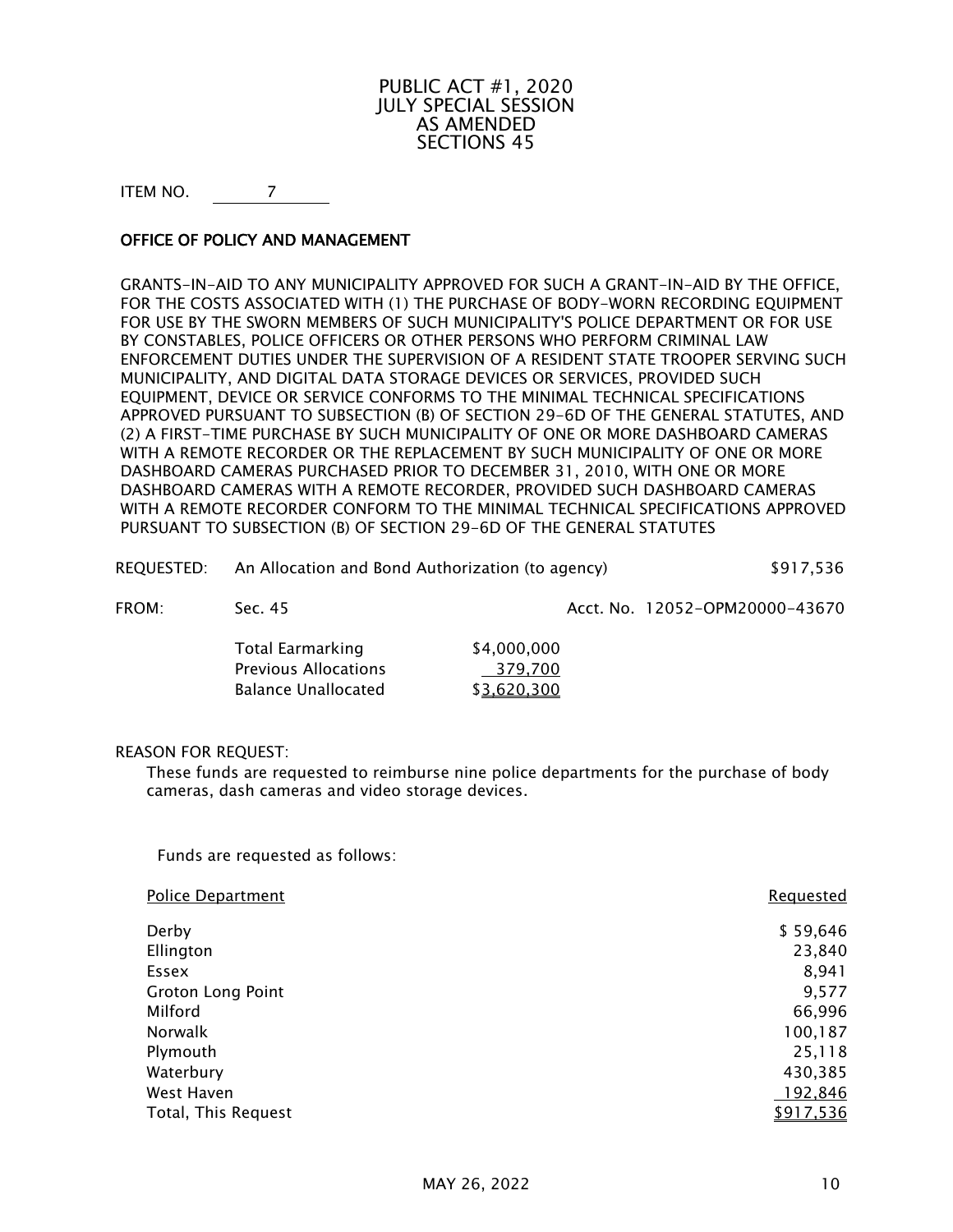# PUBLIC ACT #1, 2020 AS AMENDED SECTION 84

ITEM NO. 8

## DEPARTMENT OF EMERGENCY SERVICES AND PUBLIC PROTECTION

FOR THE PURPOSE OF THE ELIGIBLE NONPROFIT ORGANIZATION SECURITY INFRASTRUCTURE COMPETITIVE GRANT PROGRAM, ESTABLISHED PURSUANT TO SECTION 83 OF PUBLIC ACT 20-1

REQUESTED: An Allocation and Bond Authorization (to agency) \$5,000,000

FROM: Sec. 84 Acct. No. 12052-DPS32000-43758

Total Authorized \$15,000,000 Previous Allocations<br>
Balance Unallocated<br>
\$10,000,000 Balance Unallocated

REASON FOR REQUEST:

These funds are requested to finance the Nonprofit Organization Security Infrastructure Competitive Grant program established pursuant to section 83 of Public Act 20-1.

Under the act, the Department of Emergency Services may provide grants-in-aid to eligible nonprofit organizations that are exempt from taxation under Section 501(c)(3) of the Internal Revenue Code of 1986, that are at heightened risk, as determined by the commissioner, of being the target of a terrorist attack, hate crime or violent act.

The department's criteria shall include entryways to eligible buildings and rooms, such as reinforcement of entryways, ballistic glass, solid core doors, double door access, computercontrolled electronic locks, remote locks on all entrance and exits and buzzer systems, the use of cameras throughout an eligible building and at all entrances and exits, including the use of closed-circuit television monitoring, penetration resistant vestibules, and other security infrastructure improvements and devices as they become industry standards.

An eligible nonprofit organization may receive a grant of not more than \$50,000, provided fifty per cent of such grant shall be made available to such eligible nonprofit organization when such eligible nonprofit organization presents to the commissioner a contract in which such eligible nonprofit organization will incur eligible expenses for security infrastructure, and fifty per cent of such grant shall be made available to such eligible nonprofit organization when such eligible nonprofit organization demonstrates to the commissioner that the eligible nonprofit organization has incurred all of the eligible expenses pursuant to such contract.

Funds are requested as follows:

Total, This Request  $$5,000,000$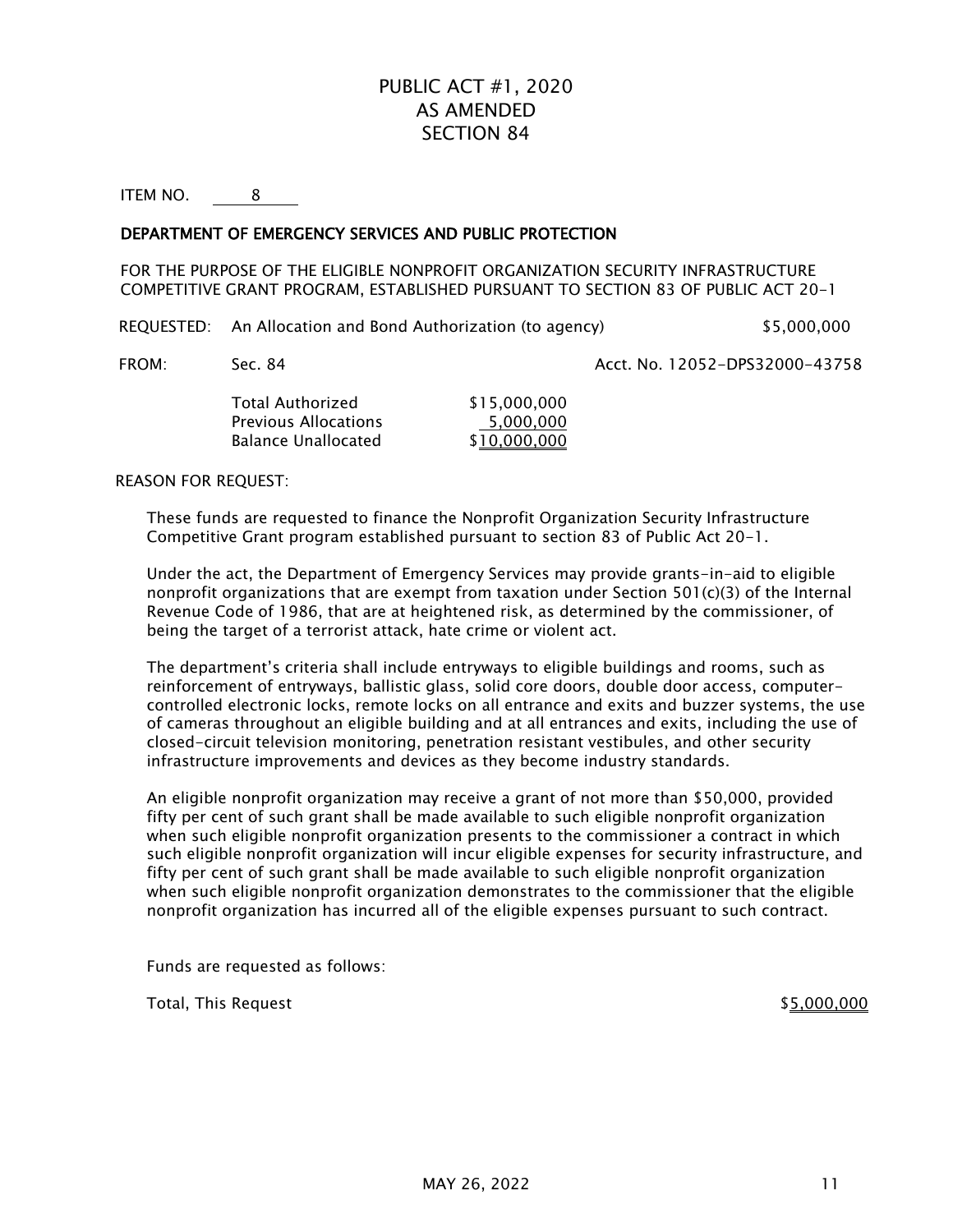## PUBLIC ACT #2, 2017 JUNE SPECIAL SESSION AS AMENDED SECTION 396-402

ITEM NO. 9

## CONNECTICUT STATE COLLEGES AND UNIVERSITIES

ALL COMMUNITY COLLEGES

DEFERRED MAINTENANCE, CODE COMPLIANCE AND INFRASTRUCTURE IMPROVEMENTS

REQUESTED: An Allocation and Bond Authorization  $$5,600,000$ 

FROM: Sec. 397(h)(2) Acct. No. 17191-BOR77700-43639

| <b>Total Earmarking</b>     | \$14,000,000 |
|-----------------------------|--------------|
| <b>Previous Allocations</b> | 7,000,000    |
| <b>Balance Unallocated</b>  | \$7,000,000  |

REASON FOR REQUEST:

These funds are requested to finance various alterations and improvements to the 12 Community Colleges, Charter Oak College and the System Office buildings. Alterations and improvements include restoration of academic facilities, upgrading safety systems and other ground improvements.

Funds are requested as follows:

Total, This Request  $$5,600,000$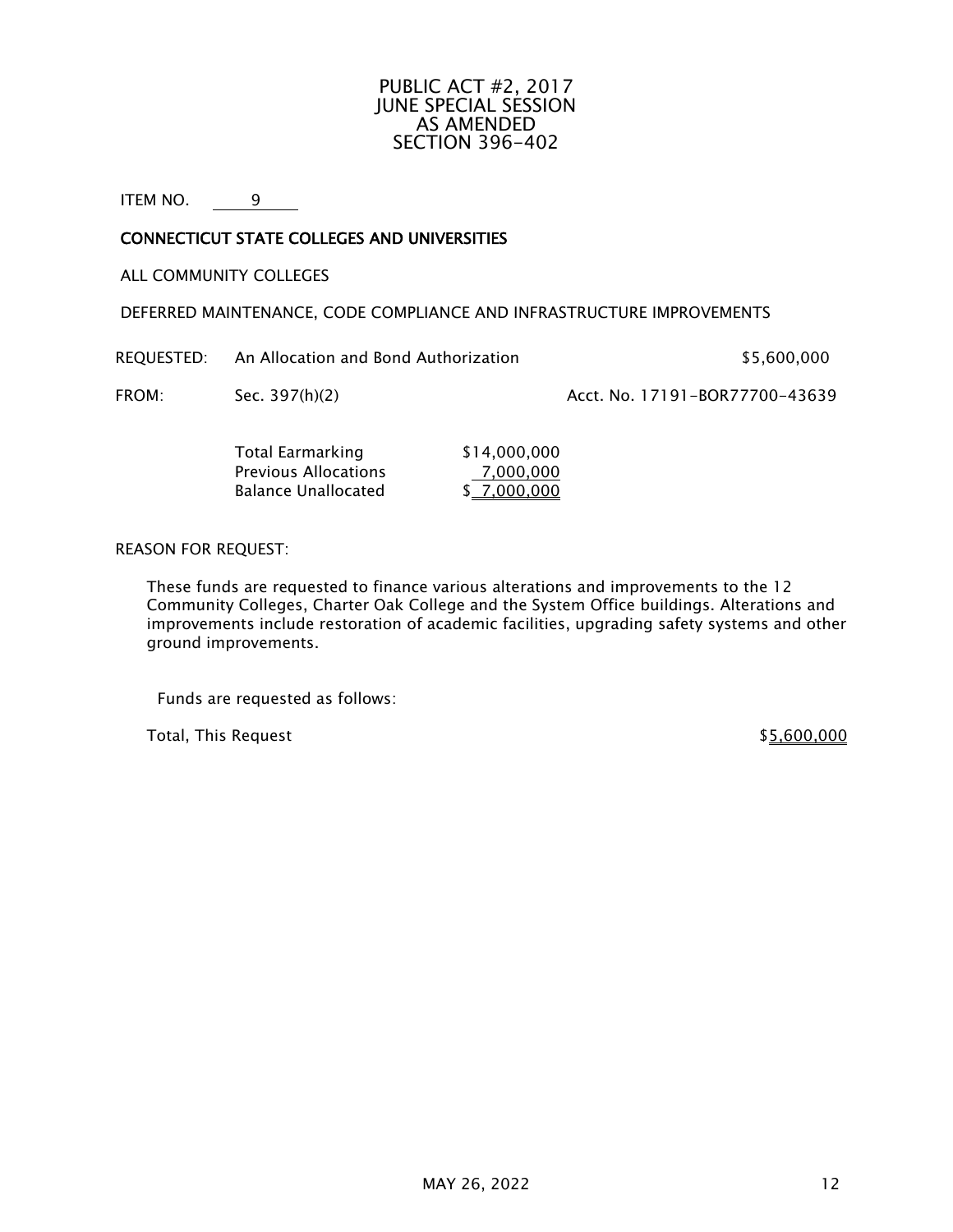## PUBLIC ACT #2, 2017 JUNE SPECIAL SESSION AS AMENDED SECTION 407-414

ITEM NO. 10

#### STATE LIBRARY

GRANTS-IN-AID TO PUBLIC LIBRARIES FOR CONSTRUCTION, RENOVATIONS, EXPANSIONS, ENERGY CONSERVATION AND HANDICAPPED ACCESSIBILITY

| REQUESTED: | An Allocation and Bond Authorization (to agency) | \$250,000 |
|------------|--------------------------------------------------|-----------|
|            |                                                  |           |

FROM: Sec. 408(g) Sec. and Sec. 3648 Acct. No. 12052-CSL66000-43648

| \$5,000,000 |
|-------------|
| 1,242,629   |
| \$3,757,371 |
|             |

#### REASON FOR REQUEST:

These funds are requested to provide a grant-in-aid to the Silas Bronson Library in Waterbury to modernize its hydraulic passenger elevator.

Funds are requested as follows:

| Library             | Project                                     | Estimated | Total Cost State Grant |
|---------------------|---------------------------------------------|-----------|------------------------|
|                     | Waterbury Renovations to hydraulic elevator | \$500,000 | \$250,000              |
| Total, This Request |                                             |           | \$250,000              |

In accordance with subsection (b) of Section 11-24c of the Connecticut General Statutes, the State Library Board "shall make construction grants to public libraries established pursuant to this chapter. The Board shall (1) establish criteria for the purpose of developing a priority listing of all construction projects and (2) grant an amount equal to one-half of the total construction costs not to exceed one million dollars for each approved project within the limits of available appropriation for such projects."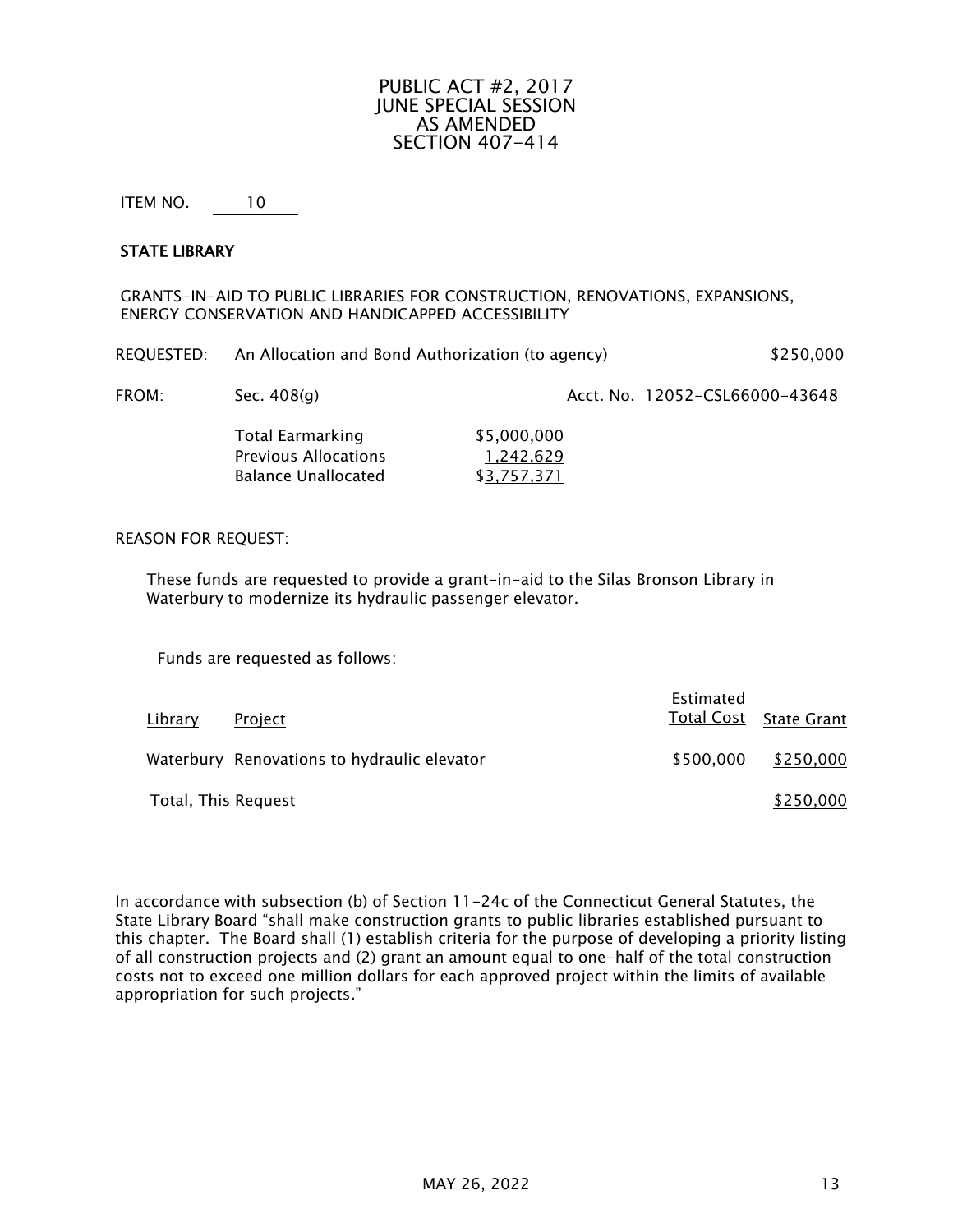# PUBLIC ACT #1, 2015 JUNE SPECIAL SESSION AS AMENDED SECTION 1-7

# ITEM NO. 11

# DEPARTMENT OF ENERGY AND ENVIRONMENTAL PROTECTION

## DAM REPAIRS, INCLUDING STATE-OWNED DAMS

| REQUESTED: | An Allocation and Bond Authorization (to agency) | \$400,000 |
|------------|--------------------------------------------------|-----------|
|            |                                                  |           |

FROM: Sec. 2(j)(1) Sec. 2(j)(1) Sec. 2(j)(1) Acct. No. 17161-DEP43000-43654

| Total Earmarking     | \$8,350,000 |
|----------------------|-------------|
| Previous Allocations | 4,596,000   |
| Balance Unallocated  | \$3,754,000 |

# REASON FOR REQUEST:

These funds are requested to finance various projects at state dams as detailed below.

Funds are requested as follows:

| Project/Location                               | This Request |
|------------------------------------------------|--------------|
| Connecticut Valley Hospital Dam #1, Middletown | \$300,000    |
| Remote dam monitoring system, Statewide        | 100,000      |
| Total, This Request                            | \$400,000    |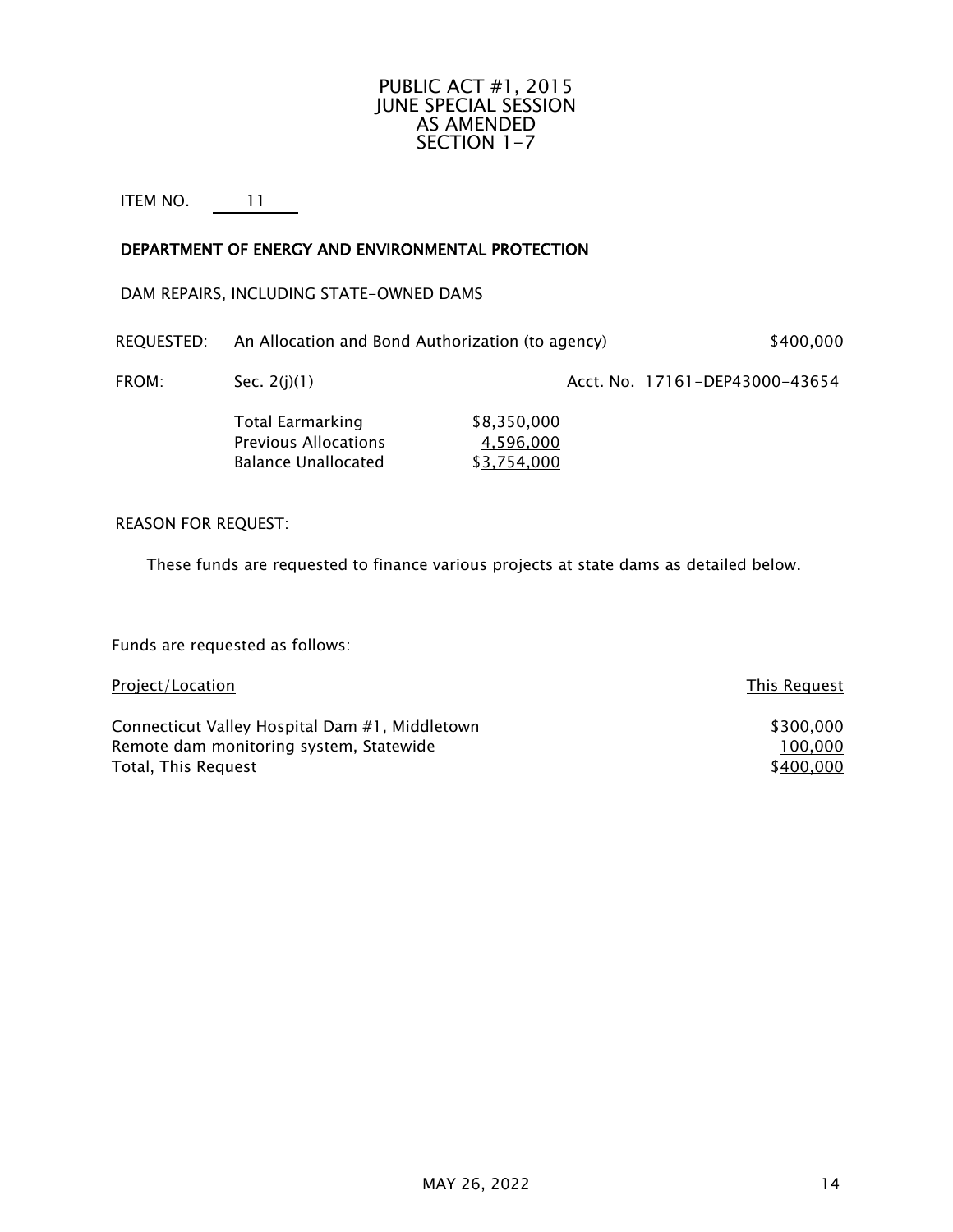## PUBLIC ACT #239, 2013 JUNE SPECIAL SESSION AS AMENDED SECTION 20-26

## ITEM NO. 12

#### DEPARTMENT OF ADMINISTRATIVE SERVICES

INFRASTRUCTURE REPAIRS AND IMPROVEMENTS, INCLUDING FIRE, SAFETY AND COMPLIANCE WITH THE AMERICANS WITH DISABILITIES ACT IMPROVEMENTS, IMPROVEMENTS TO STATE-OWNED BUILDINGS AND GROUNDS, INCLUDING ENERGY CONSERVATION AND OFF SITE IMPROVEMENTS, AND PRESERVATION OF UNOCCUPIED BUILDINGS AND GROUNDS, INCLUDING OFFICE DEVELOPMENT, ACQUISITION, RENOVATIONS FOR ADDITIONAL PARKING AND SECURITY **IMPROVEMENTS** 

| REOUESTED: | An Allocation and Bond Authorization | \$753,500                                                |
|------------|--------------------------------------|----------------------------------------------------------|
| FROM:      | Sec. $21(c)(2)$                      | Acct. No. 17171-DAS23000-43491<br>Project No. BI-2B-9000 |

| Total Earmarking            | \$15,000,000 |
|-----------------------------|--------------|
| <b>Previous Allocations</b> | 13,049,781   |
| <b>Balance Unallocated</b>  | \$1,950,219  |

#### REASON FOR REQUEST:

These funds are requested to finance alterations, renovations and improvements at various state facilities.

These funds will be used to address unexpected repairs, including parking, roof failures, energy conservation, safety, code compliance and building renovations as indicated below.

Funds are requested as follows:

| Project/Location                                                | This Request |
|-----------------------------------------------------------------|--------------|
| Design Bulkhead Repairs - Bureau of Aquaculture - Milford       | \$277,500    |
| Roof Repairs - 38 Wolcott Hill Road - Wethersfield              | 66.000       |
| Cooling Tower Repair - DPH Lab - Rocky Hill                     | 210,000      |
| Security Fencing Installation - Cedarcrest Hospital - Newington | 200,000      |
| Total, This Request                                             | \$753.500    |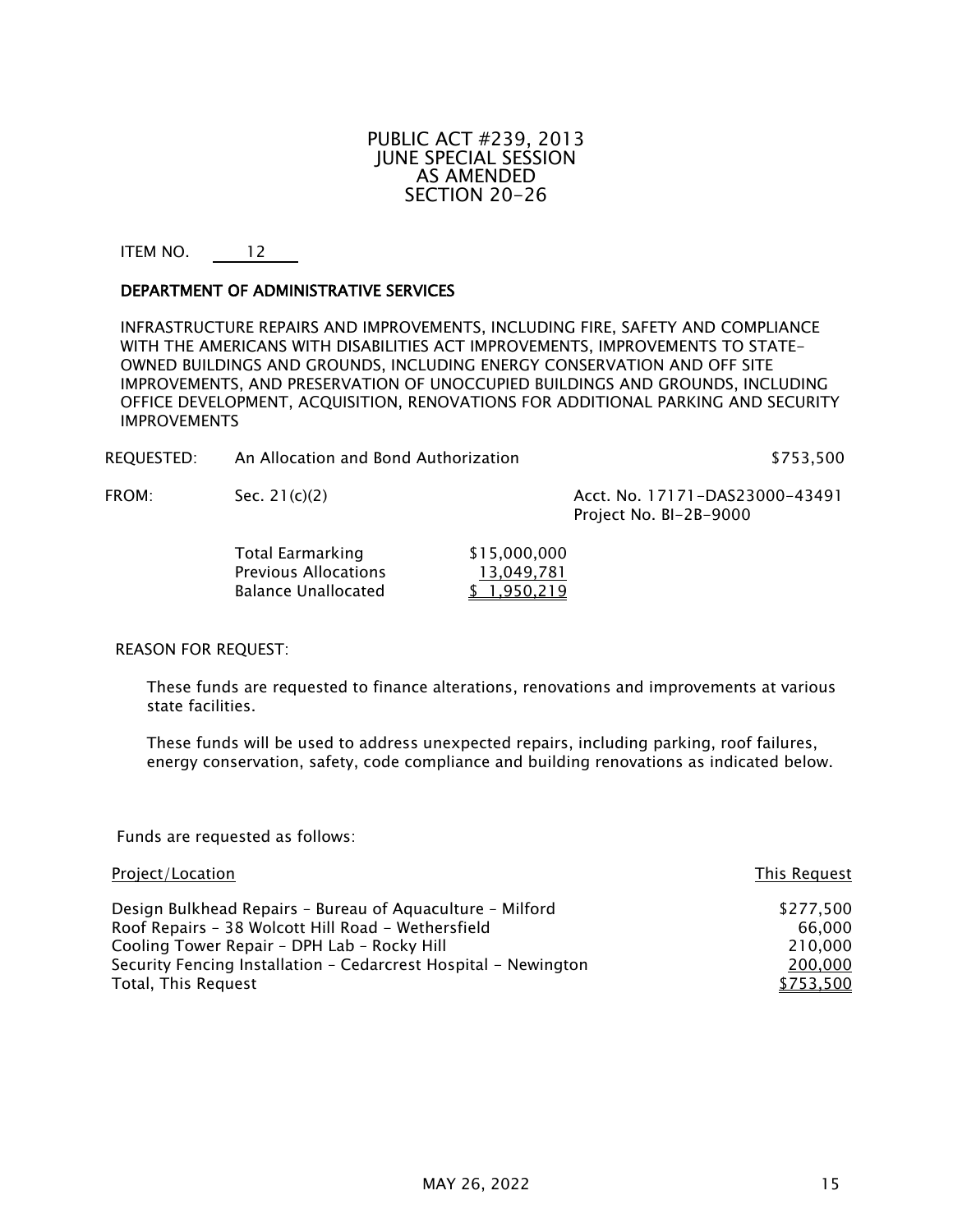# PUBLIC ACT #239, 2013 AS AMENDED SECTION 20-26

ITEM NO. 13

## DEPARTMENT OF ENERGY AND ENVIRONMENTAL PROTECTION

VARIOUS FLOOD CONTROL IMPROVEMENTS, FLOOD REPAIR, EROSION DAMAGE REPAIRS AND MUNICIPAL DAM REPAIRS

| REQUESTED: | An Allocation and Bond Authorization (to agency) | \$3,470,000 |
|------------|--------------------------------------------------|-------------|
|            |                                                  |             |

FROM: Sec. 21(g)(3) Sec. 21(g)(3) Acct. No. 17151-DEP43000-43558

Total Earmarking \$6,900,000 Previous Allocations 3,300,290 Balance Unallocated \$3,599,710

#### REASON FOR REQUEST:

These requested funds will provide for repairs and improvements to DEEP-owned flood control systems. Improvements are necessary for public safety, and to remain certified by the USDA, Natural Resources Conservation Service (NRCS).

Below is a request to fund needed repairs of three flood control systems in Stafford, Bloomfield, and Hamden as well as funding Rehabilitation Studies of NRCS Sponsored Dams.

| Funds are requested as follows:                |             |
|------------------------------------------------|-------------|
| Ellithorpe Site 5, Stafford                    | \$1,770,000 |
| Bradway Site 4, Stafford                       | 500.000     |
| Furnace Brook Channel, Stafford                | 350,000     |
| Wintonbury Site 15, Bloomfield                 | 250,000     |
| Farm Brook Sites 2A & 2B, Hamden               | 200,000     |
| Rehabilitation Studies for NRCS sponsored dams | 400.000     |
| Total, This Request                            | \$3,470,000 |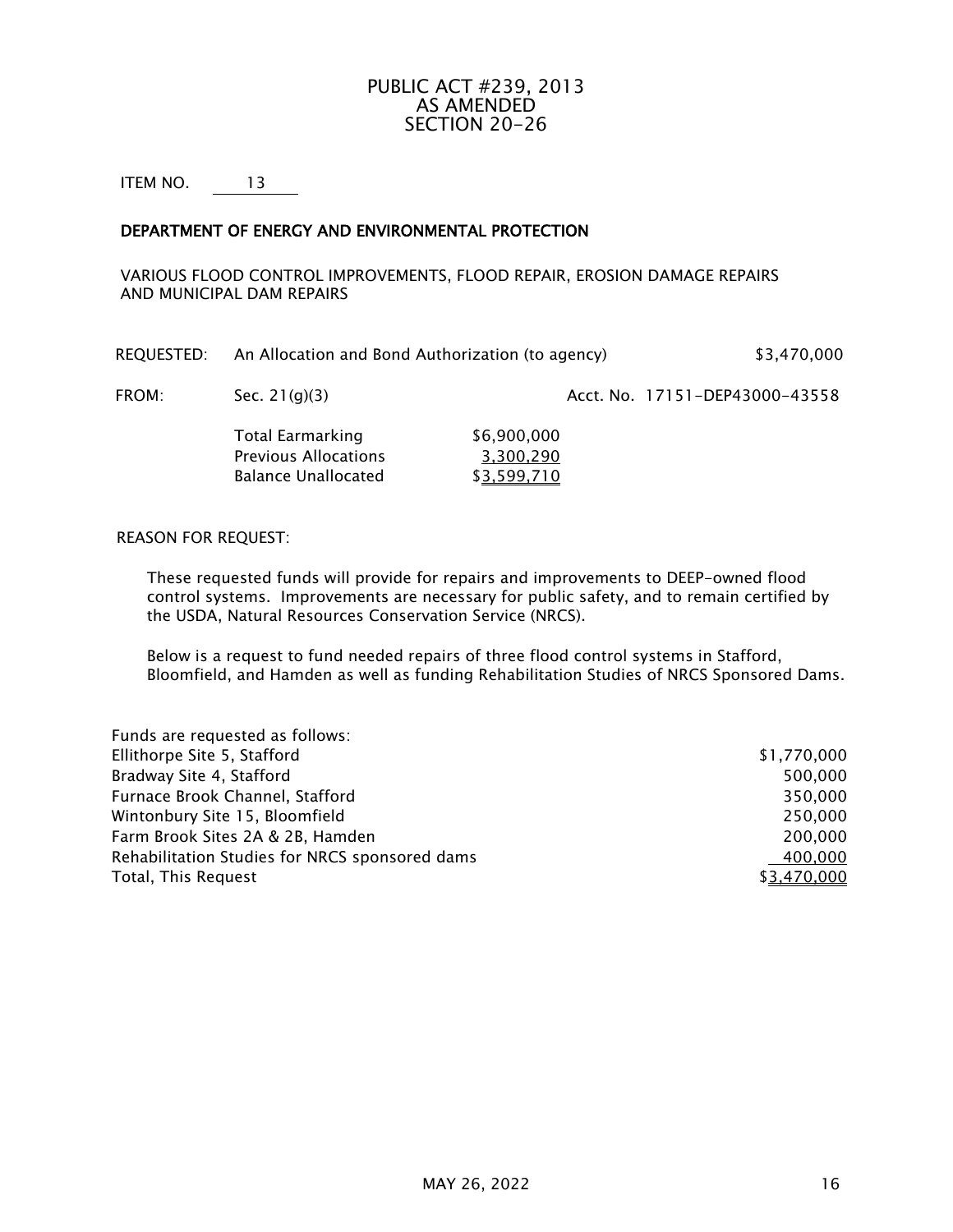# PUBLIC ACT #239, 2013 AS AMENDED SECTION 20-26

ITEM NO. 14

#### DEPARTMENT OF MENTAL HEALTH AND ADDICTION SERVICES

DESIGN AND INSTALLATION OF SPRINKLER SYSTEMS IN DIRECT CARE PATIENT BUILDINGS

Requested: An Allocation and Bond Authorization **\$4,175,000** 

FROM: Sec. 21(j)(2) Sec. 21(j)(2) Acct. No. 17151-MHA53000-43562 Project No. BI-MH-113

> Total Earmarking \$4,175,000 Previous Allocations  $\frac{-0-}{1}$ <br>Balance Unallocated 54,175.000 Balance Unallocated

REASON FOR REQUEST:

These funds are requested along with those under Item 6 to award a construction contract based on bids received April 8, 2022 for a sprinkler, ceiling and light project at the Connecticut Mental Health Center in New Haven.

This project consists of the complete installation of a full sprinkler system at the facility. This project will also include new flooring, ceilings and lights, generator and a new fire pump, along with associated construction work as part of the upgrade.

Financing:

| P.A. 20-1, Sec. 21(f), Item No 6           | \$5,500,000 |
|--------------------------------------------|-------------|
| P.A. 13-239, Sec 21(j)(2), This Request    | 4.175.000   |
| P.A.19-242, Sec. 21(g)(3) Previous Funding | 214.200     |
| Total                                      | \$9,889,200 |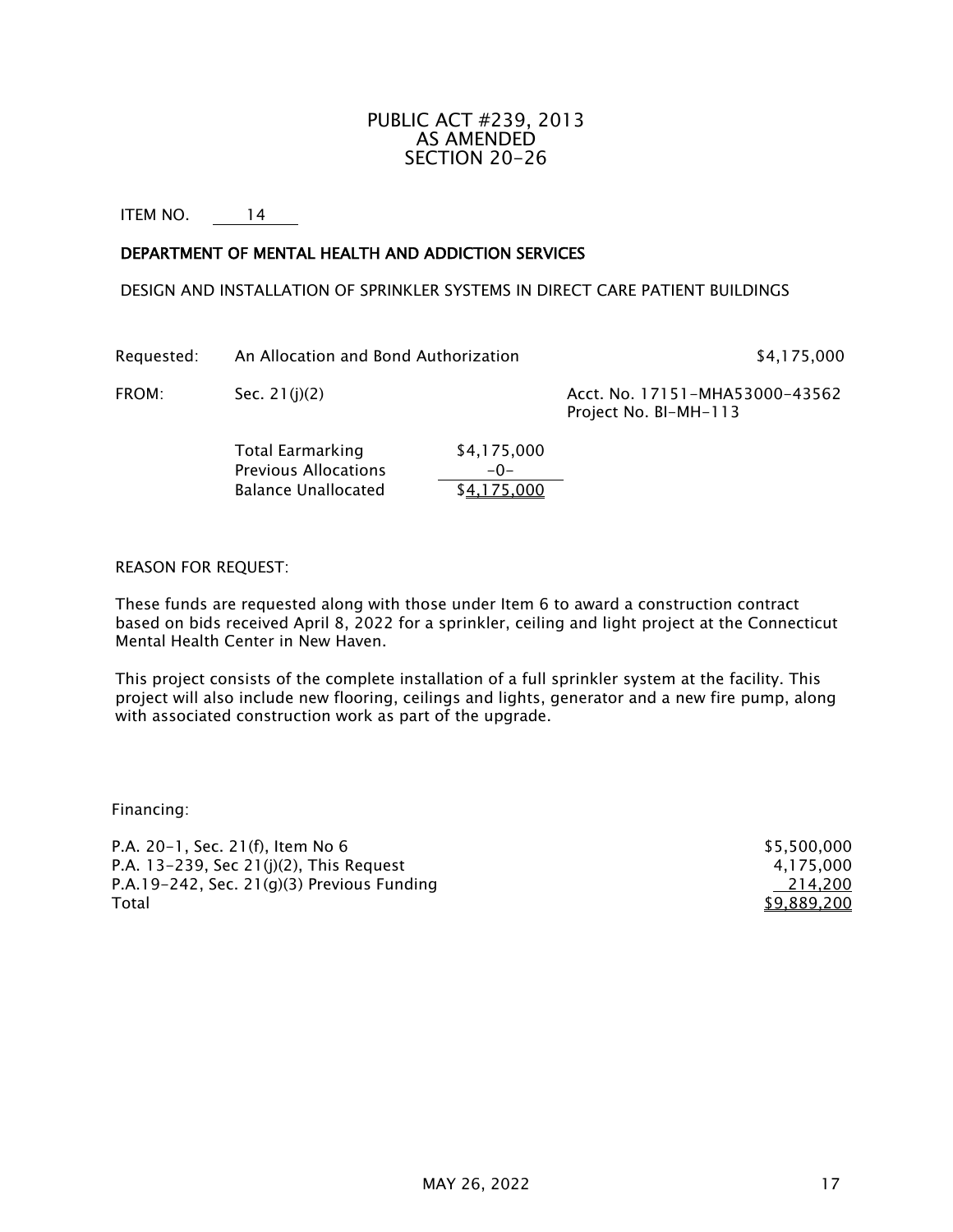# PUBLIC ACT #239, 2013 AS AMENDED SECTION 31-38

ITEM NO. 15

#### DEPARTMENT OF EDUCATION

GRANTS-IN-AID FOR THE PURPOSE OF CAPITAL START-UP COSTS RELATED TO THE DEVELOPMENT OF NEW INTERDISTRICT MAGNET SCHOOL PROGRAMS TO ASSIST THE STATE IN MEETING THE GOALS OF THE 2008 STIPULATION AND ORDER FOR MILO SHEFF, ET AL. V. WILLIAM A. O'NEILL, ET AL. , FOR THE PURPOSE OF PURCHASING A BUILDING OR PORTABLE CLASSROOMS, SUBJECT TO THE REVERSION PROVISIONS IN SUBDIVISION (1) OF SUBSECTION (C) OF SECTION 10-264H OF THE GENERAL STATUTES, LEASING SPACE, RENOVATING SPACE AND PURCHASING EQUIPMENT, INCLUDING, BUT NOT LIMITED TO, COMPUTERS AND CLASSROOM FURNITURE

| REQUESTED: | Use of Previously Allocated Funds Available (to agency) | \$462,465 |
|------------|---------------------------------------------------------|-----------|
|            |                                                         |           |

FROM: Sec. 32(g)(1) Acct. No. 12052-SDE64000-43425

#### REASON FOR REQUEST:

These funds are requested by the Capitol Region Education Council for a Prekindergarten Annex space for expansion of University of Hartford Magnet School (UHMS) to cover the costs of the repurposing, renovation, and furnishings and equipment for the annex location.

Funds are available from the funds previously allocated on July 25, 2014 to provide grants-inaid to assist with additional capital start-up and expansion costs for eight interdistrict magnet schools under Sheff v. O'Neill.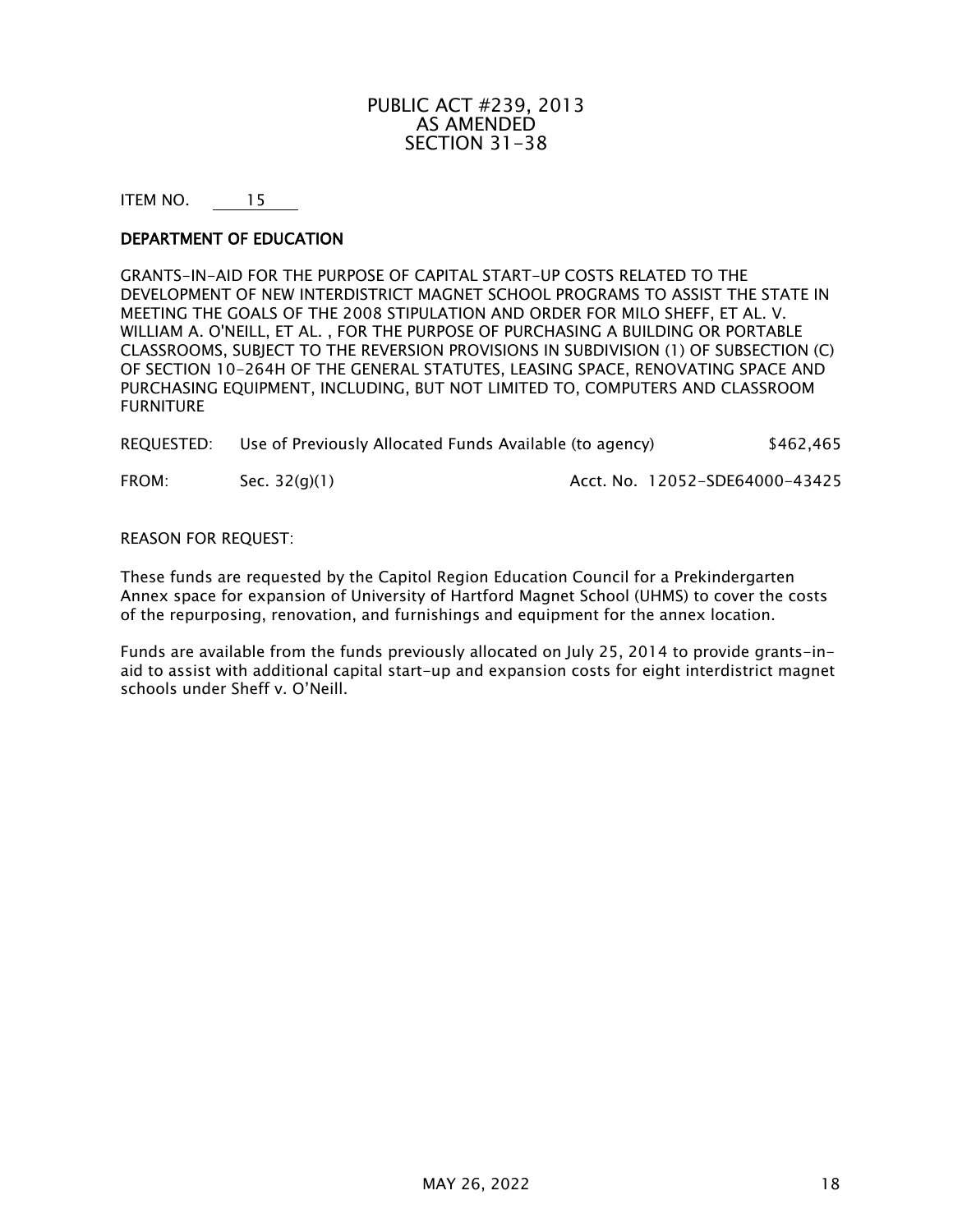# PUBLIC ACT #57, 2011 AS AMENDED SECTION 31-38

ITEM NO. 16

## DEPARTMENT OF ENERGY AND ENVIRONMENTAL PROTECTION

GRANTS-IN-AID FOR CONTAINMENT, REMOVAL OR MITIGATION OF IDENTIFIED HAZARDOUS WASTE DISPOSAL SITES

REQUESTED: An Allocation and Bond Authorization **\$3,482,000** \$3,482,000

FROM: Sec. 32(a)(1) Acct. No. 12052-DEP43000-43450

Total Earmarking \$5,000,000 Previous Allocations -0-Balance Unallocated \$5,000,000

#### REASON FOR REQUEST:

Continue funding obligations for the state share of the cost of the remedial action plan for groundwater and soil remediation, performed by the Federal Environmental Protection Agency, at the Raymark superfund site in Stratford.

Funds are Requested as Follows:

Total Estimated Project Cost \$8,500,000 Less: Previous State Funding 1994 1.518,000 Future State Funding 500,000 Total, This Request  $$3,482,000$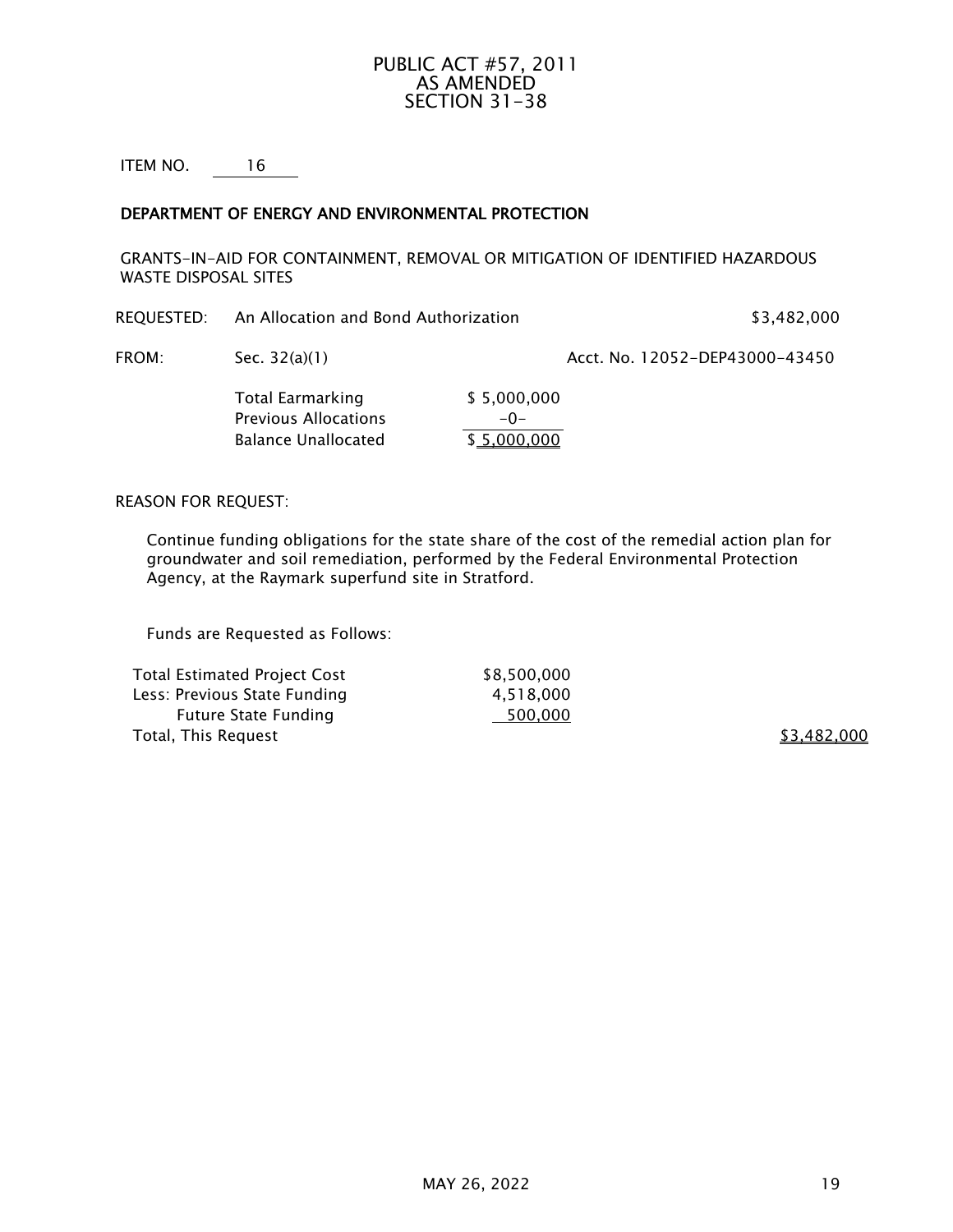# PUBLIC ACT #270, 1990 AS AMENDED SECTION 33

ITEM NO. 17

# DEPARTMENT OF ECONOMIC AND COMMUNITY DEVELOPMENT

ECONOMIC DEVELOPMENT AND MANUFACTURING ASSISTANCE ACT

| REQUESTED: | An Allocation and Bond Authorization (to agency) | \$4,200,000 |
|------------|--------------------------------------------------|-------------|
|------------|--------------------------------------------------|-------------|

FROM: Sec. 33 Sec. 33 Acct. No. 12034-ECD46000-40221

| Total Earmarking            | \$1,755,300,000 |
|-----------------------------|-----------------|
| <b>Previous Allocations</b> | 1,695,776,443   |
| <b>Balance Unallocated</b>  | \$ 59,523,557   |

## REASON FOR REQUEST:

These funds are requested to finance various small projects and programs and administrative costs under the Economic Development and Manufacturing Assistance Act. Funds will be used for technical assistance, business development, and other workforce programs and projects.

The release of these funds will be controlled through the allotment process as projects and programs are selected.

Funds are requested as follows:

Total, This Request  $$4,200,000$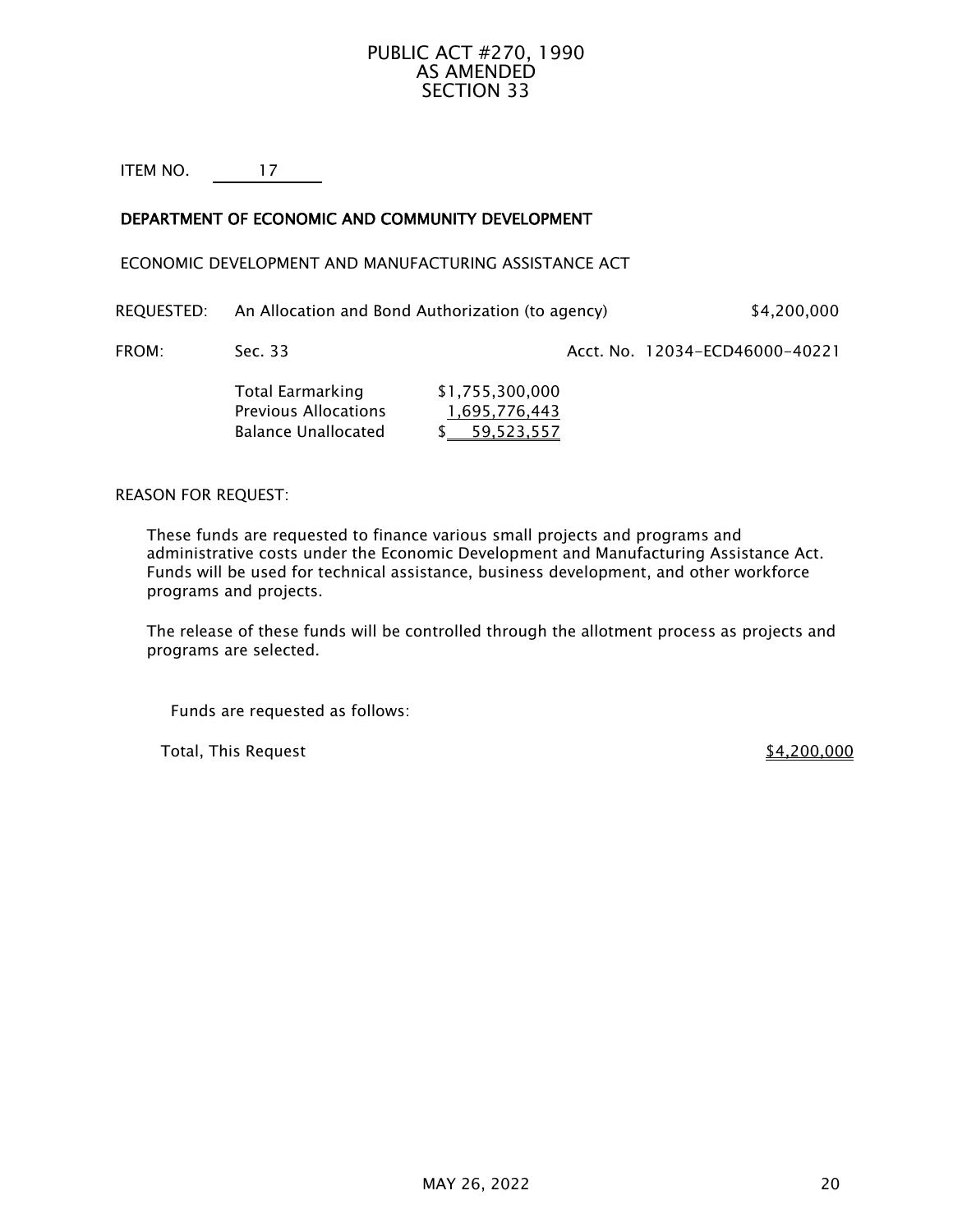# PUBLIC ACT #607, 1979 AS AMENDED SECTION 21

ITEM NO. 18

## OFFICE OF POLICY AND MANAGEMENT

GRANTS-IN-AID FOR URBAN DEVELOPMENT PROJECTS INCLUDING ECONOMIC AND COMMUNITY DEVELOPMENT, TRANSPORTATION, ENVIRONMENTAL PROTECTION, PUBLIC SAFETY, CHILDREN AND FAMILIES AND SOCIAL SERVICE PROJECTS INCLUDING, IN THE CASE OF ECONOMIC AND COMMUNITY DEVELOPMENT PROJECTS ADMINISTERED ON BEHALF OF THE OFFICE OF POLICY AND MANAGEMENT BY THE DEPARTMENT OF ECONOMIC AND COMMUNITY DEVELOPMENT, ADMINISTRATIVE COSTS INCURRED BY THE DEPARTMENT OF ECONOMIC AND COMMUNITY DEVELOPMENT

| REQUESTED: An Allocation and Bond Authorization (to agency) | \$12,674,415 |
|-------------------------------------------------------------|--------------|
|-------------------------------------------------------------|--------------|

| FROM: | Sec. $21(b)(6)(B)$          |                 | Acct. No. 13019-DEP43000-41239 |
|-------|-----------------------------|-----------------|--------------------------------|
|       |                             |                 | 13019-ECD46000-41240           |
|       |                             |                 | 13019-DPS32000-00000           |
|       | Total Earmarking            | \$2,069,800,000 |                                |
|       | <b>Previous Allocations</b> | 2,012,808,321   |                                |
|       | <b>Balance Unallocated</b>  | 56.991.679      |                                |
|       |                             |                 |                                |

#### REASON FOR REQUEST:

#### I. Department of Economic and Community Development

A. These funds are requested to provide a grant-in-aid to the Applied Behavioral Rehabilitation Institute, Inc. for facility improvements at the Home for the Brave Rehabilitation Institute in Bridgeport.

Funds are Requested as Follows:

Total, This Request  $$1,500,000$ 

B. These funds are requested to provide a grant-in-aid to the City of Bridgeport for the Mount Growmore Hydroponic Farming Greenhouse and Wellness Campus to advance indoor urban agriculture and delivery of community-designed services.

Funds are Requested as Follows:

Total, This Request \$2,000,000

C. These funds are requested provide a grant-in-aid to the Harriet Beecher Stowe House and Museum in Hartford for house and museum capital improvements, renovations, and upgrades.

Funds are Requested as Follows:

Total, This Request \$250,000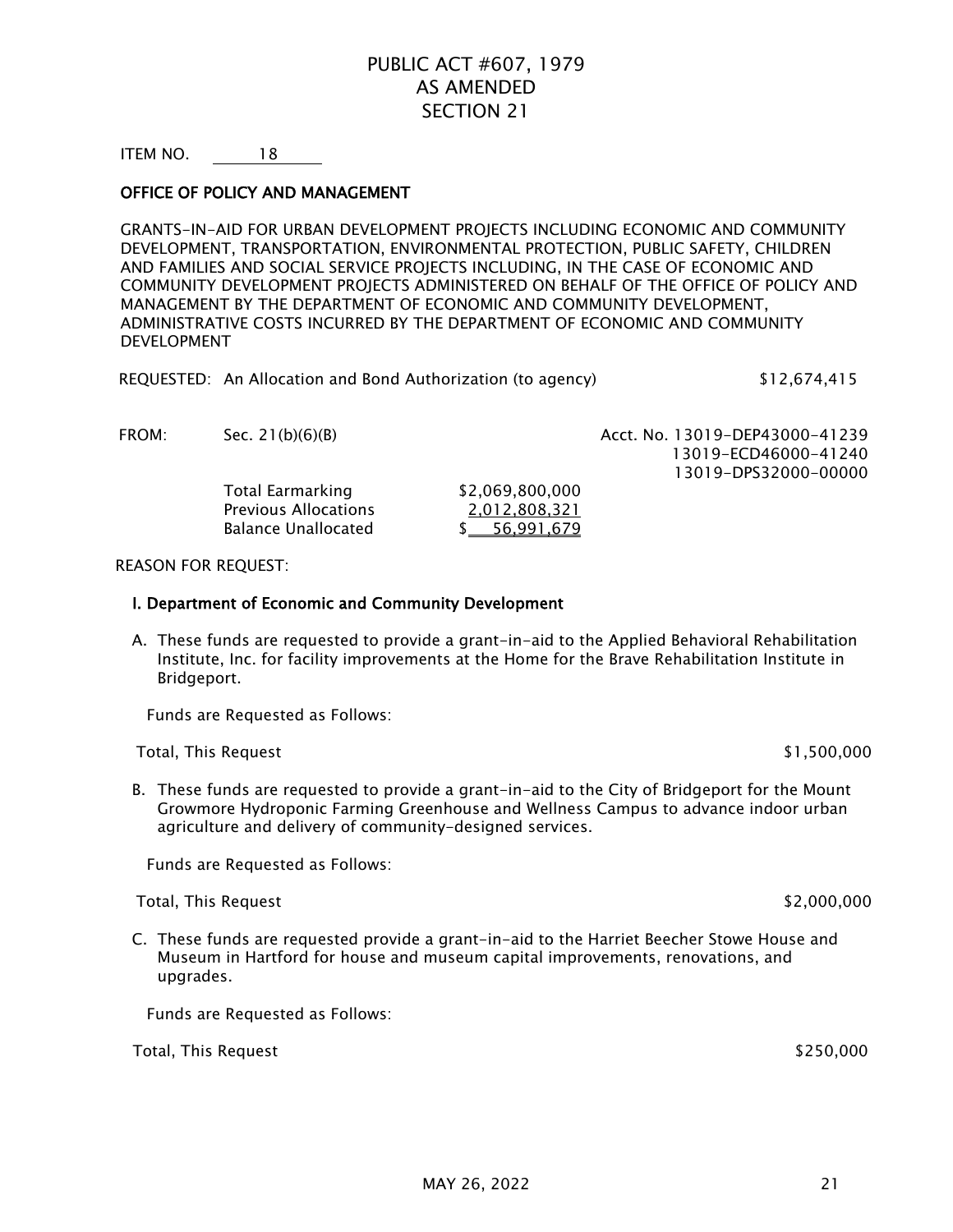D. These funds are requested provide a grant-in-aid to the Mark Twain House and Museum in Hartford for house and museum capital improvements, renovations, and upgrades.

Funds are Requested as Follows:

Total, This Request \$250,000

E. These funds are requested to provide a grant-in-aid to United Way of Connecticut to purchase and install an emergency generator at the organization's new office space.

Funds are Requested as Follows:

Total, This Request \$700,000

#### II. Department of Energy and Environmental Protection

A. These funds are requested to provide a grant-in-aid to the City of Bridgeport to refurbish the Ellsworth Field fencing and dugouts of its little league fields.

Funds are Requested as Follows:

Total, This Request  $$250,000$ 

B. These funds are requested to provide a grant-in-aid to the Town of Ellington to install 33 light fixtures and add an outdoor fitness area to Arbor Park along Main Street.

Funds are Requested as Follows:

Total, This Request  $$224,415$ 

C. These funds are requested to provide a grant-in-aid to the City of Groton to replace the Shore Avenue Seawall.

Work includes pre & post construction assessments of adjacent eel grass beds; installing water handling cofferdam system to allow removal of existing seawall; and installing upland dewatering area for duration of the project

Funds are Requested as Follows:

Total, This Request \$2,700,000

D. These funds are requested to provide a grant-in-aid to the City of Hartford for tree planting and urban garden installation for the Knox Park Urban Garden.

Funds are Requested as Follows:

Total, This Request \$250,000

E. These funds will provide a grant-in-aid to the Town of Ledyard for bridge and dam upgrades, which include upgrading pump stations, adding a storage tank, extending an emergency connection in Ledyard, and other security upgrades,

Funds are Requested as Follows:

Total, This Request \$3,000,000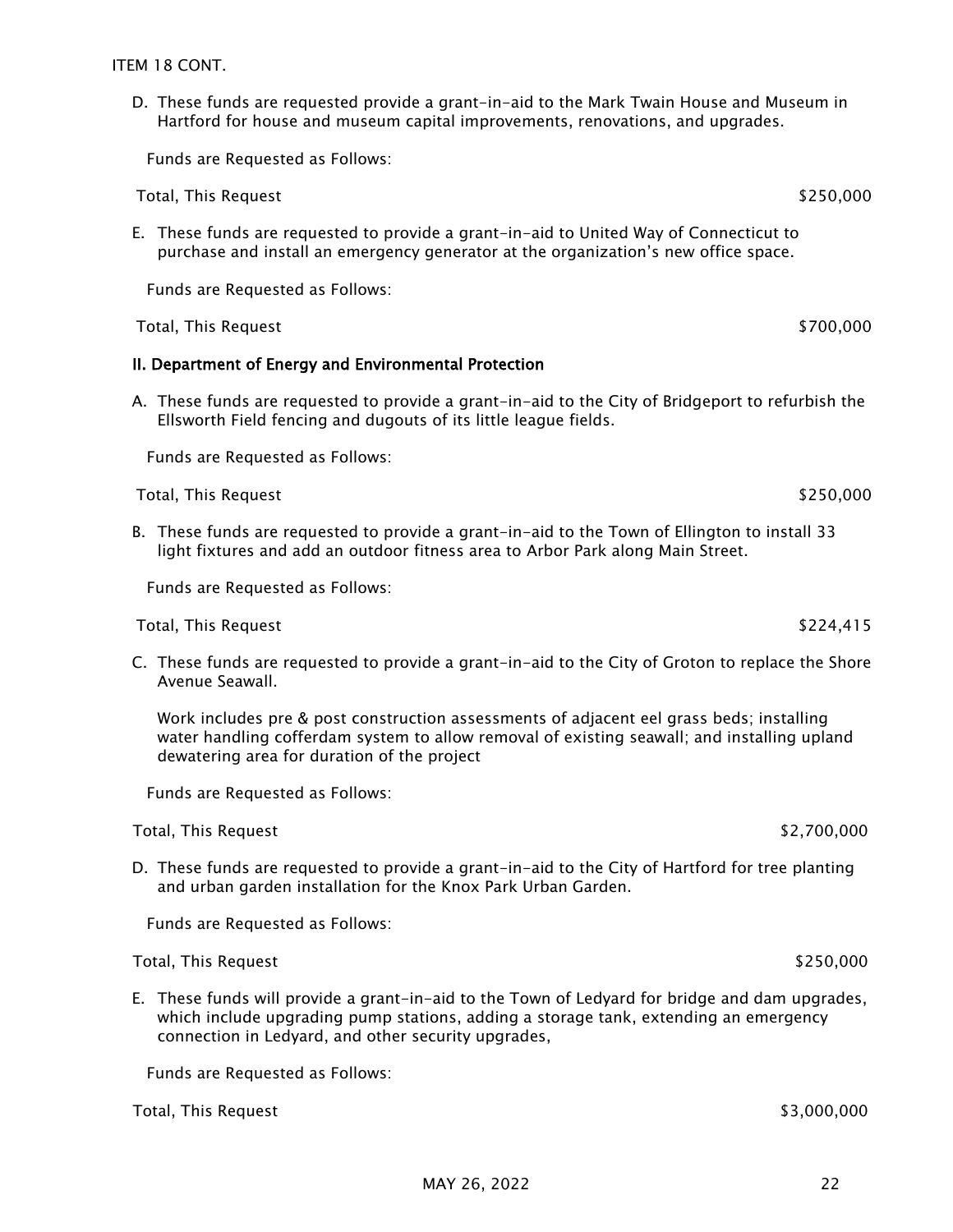ITEM 18 CONT.

F. These funds will provide a grant-in-aid to the Town of East Hartford for improvements to the town's parks, community pools, recreational facilities, and open spaces.

Funds are Requested as Follows:

Total, This Request  $$1,000,000$ 

# III. Department of Emergency Services and Public Protection

A. These funds are requested to provide a grant-in-aid to the Town of Canton to replace the Canton Police Department communications console and fund renovations to the room in which the console is housed.

Funds are Requested as Follows:

| Total, This Request       | \$550,000    |
|---------------------------|--------------|
| Grand Total, This Request | \$12,674,415 |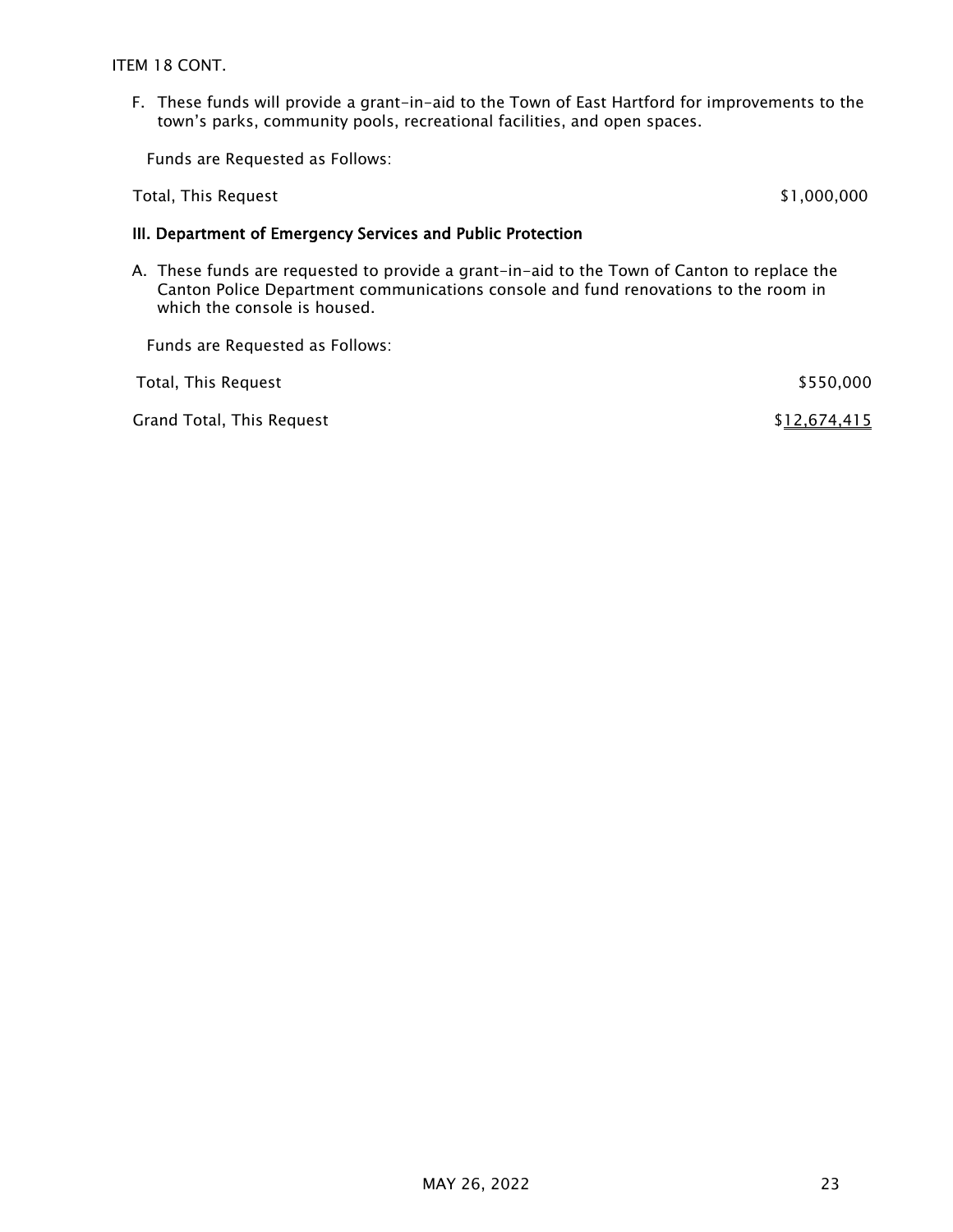# SECTION 10-287d OF THE CONNECTICUT GENERAL STATUTES

ITEM NO. 19

# DEPARTMENT OF ADMINISTRATIVE SERVICES

SCHOOL BUILDING PROJECTS

REQUESTED: An Allocation and Bond Authorization (to agency) \$250,000,000

Acct. No. 13010-DCS28000-40901

| Total Earmarking            | \$13,162,160,000 |
|-----------------------------|------------------|
| <b>Previous Allocations</b> | 12,526,160,000   |
| Balance Unallocated         | \$636,000,000    |

REASON FOR REQUEST:

These funds are requested to finance a portion of the estimated grants-in-aid for Fiscal Year 2022-23 for the state's share of the cost of current payments for the construction of local school building projects and technical high schools in accordance with section 10- 287d C.G.S.

These projects include expansion, renovations and improvements, safety and health related projects, vocational agricultural centers authorized under Section 10-65 C.G.S. and cooperative regional special educational facilities authorized under Section 10-76e C.G.S.

Total, This Request  $$250,000,000$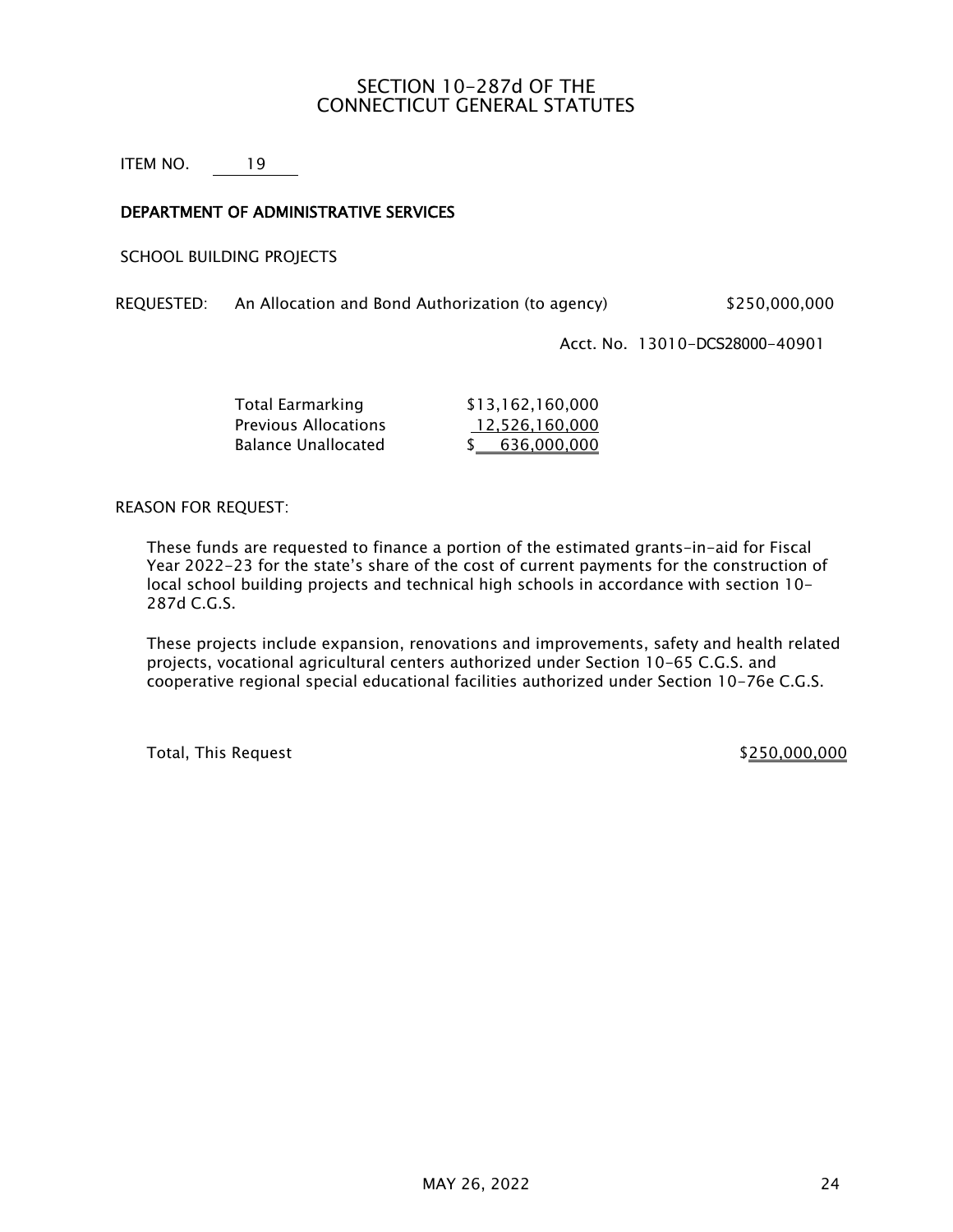ITEM NO. 20

# STATE TREASURER

#### GENERAL OBLIGATION BOND SALE

REQUESTED: Authorization to issue and sell general obligation bonds of the State in an amount not to exceed \$500,000,000

#### SUGGESTED RESOLUTION:

The State Treasurer is authorized to issue and sell general obligation bonds of the State, which were previously authorized to be issued by this Commission, or which may be authorized to be issued by this Commission prior to their sale, in an aggregate principal amount not to exceed \$500,000,000. The bonds may be issued in such form and manner that the interest thereon may be includable in or excludable from the gross income of the owners thereof for Federal income tax purposes. It is hereby found to be in the public interest if any such bonds are issued so that the interest thereon is includable in the gross income of the owners thereof.

The Treasurer is authorized to consolidate for sale bonds authorized to be issued under two or more bond acts and issue the same as one or more bond issues provided that a separate maturity schedule for the bonds authorized under each bond act shall be established and filed with the Secretary of the State Bond Commission prior to the delivery of the bonds.

The Treasurer is authorized to sell such bonds at public sale on sealed proposals or by negotiation, in such manner, at such price or prices, at such time or times, and on such terms and conditions as the Treasurer shall determine to be in the best interests of the State.

The Treasurer is authorized to enter into agreements on behalf of the State with respect to the issuance and sale of said bonds, including financial advisory agreements, bond purchase agreements, secondary market disclosure agreements, tax regulatory agreements, which may contain the provisions set forth in Section 3-20(r) of the Connecticut General Statutes if applicable, and agreements with respect to the issuance, sale and securing of such bonds.

The Treasurer is authorized to determine the form, date or dates, maturities of serial or term bonds, date and manner of sale, sinking fund or other reserve requirements, if any, interest rate or rates and due dates thereof (including the issuance of such bonds at fixed rates or variable rates, and as capital appreciation or current interest bonds), the denominations and designation of such bonds, registration, conversion and transfer privileges, the terms of redemption with or without premium, the date and manner of sale of such bonds, and all other terms and conditions of such bonds and of the issuance and sale thereof. The Treasurer is authorized to exercise such powers from time to time (including, without limitation, amending any determination as to any bonds heretofore or hereafter issued, to the extent not prohibited by the terms thereof) as the Treasurer shall determine to be in the best interests of the State, provided that the Treasurer shall file a certificate of determination setting forth the details and particulars of such bonds with the Secretary of the State Bond Commission on or before the date of delivery or amendment of such bonds, the details of which were determined or amended by the Treasurer in accordance with this delegation.

The Treasurer is authorized to enter into on behalf of the State such reimbursement agreements, remarketing agreements, standby bond purchase agreements and any other necessary or appropriate agreements in connection with obtaining any liquidity facility or credit facility with respect to such bonds, and to determine the terms and conditions of any such agreement. The Treasurer may pledge the full faith and credit of the State to the State's payment obligations under any such agreement.

The Treasurer is authorized to enter into on behalf of the State such swap or other contracts with respect to such bonds and any other necessary or appropriate agreements in connection with obtaining any such contract, with such terms and conditions and parties as the Treasurer may determine, as provided in and subject to the requirements of Section 3-20a(c) of the Connecticut General Statutes. The Treasurer is authorized to pledge the full faith and credit of the State to the State's payment obligations under any such contract.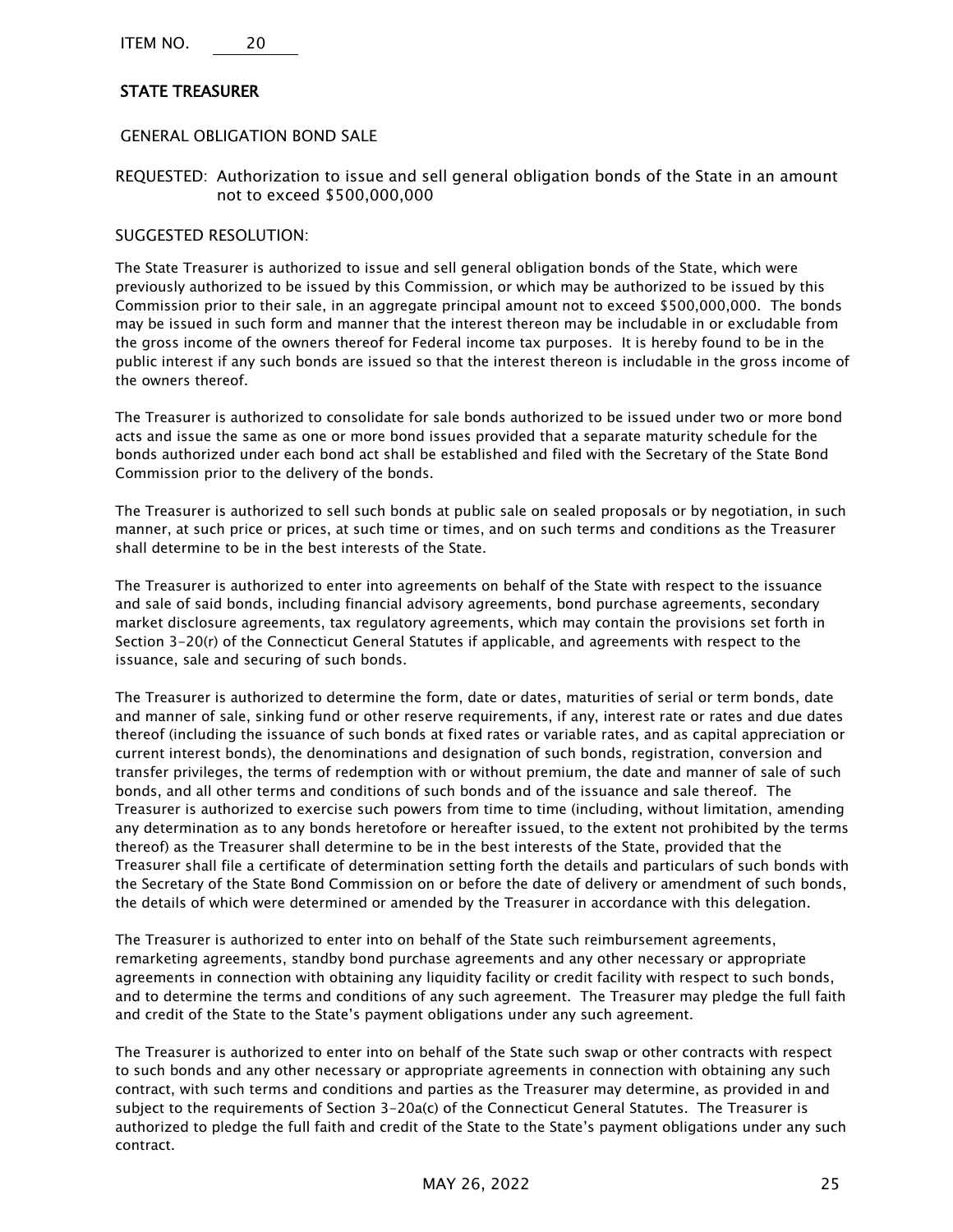ITEM NO. 21

## STATE TREASURER

ISSUANCE AND SALE OF SPECIAL TAX OBLIGATION BONDS

REQUESTED: Authorization to issue and sell Special Tax Obligation Bonds, Transportation Infrastructure Purposes in an amount not to exceed \$830,000,000; and (ii) Special Tax Obligation Refunding Bonds, Transportation Infrastructure Purposes in an amount not to exceed \$370,000,000.

#### SUGGESTED RESOLUTION:

That the State Bond Commission approve a resolution titled "Resolution of the State Bond Commission Authorizing the Issuance and Sale of Not Exceeding \$830,000,000 Special Tax Obligation Bonds of the State and the Issuance and Sale of Not Exceeding \$370,000,000 Special Tax Obligation Refunding Bonds of the State Pursuant to Chapter 243 of the Connecticut General Statutes": (i) authorizing the issuance and sale of Special Tax Obligation Bonds, Transportation Infrastructure Purposes in an amount not to exceed \$830,000,000 (the "New Money Bonds") and Special Tax Obligation Refunding Bonds, Transportation Infrastructure Purposes in an amount not to exceed \$370,000,000 (the "Refunding Bonds"); (ii) with respect to the Refunding Bonds, authorizing the refunding at the earliest call date of certain maturities of certain outstanding issues of Special Tax Obligation Bonds and Special Tax Obligation Refunding Bonds to be determined by the Treasurer; (iii) authorizing the Governor, Treasurer, Comptroller, Secretary of the State, Attorney General, Secretary of the Office of Policy and Management and the Commissioner of the Connecticut Department of Transportation, or their duly authorized representatives, on behalf of the State, to take any and all action necessary and proper in connection with the sale, issuance and delivery of the New Money Bonds and the Refunding Bonds (collectively the "Bonds"), including, but not limited to, the execution and delivery of amendments and supplements to the Indentures, contracts of purchase, tax regulatory agreements, continuing disclosure agreements, escrow agreements, financial advisory agreements, reimbursement agreements, remarketing agreements, standby bond purchase agreements, and any other necessary or appropriate agreements in connection with obtaining any liquidity facility or credit facility with respect to such Bonds, any contracts deemed necessary or appropriate by the Treasurer to place the obligation of the State, as represented by the Bonds, on such interest rate or cash flow basis as the Treasurer shall determine, as provided in Section 3-20a (c) of the Connecticut General Statutes, and Preliminary Official Statements and Official Statements; (iv) authorizing that a portion of the proceeds of the Bonds be deposited in the Reserve Account in an amount and manner required by the Indentures and, to the extent deemed necessary by the Treasurer, that accrued interest on the Bonds be used to pay costs of issuance; and (v) delegating to the Treasurer the authority to determine the form, date or dates, maturities (including the amortization requirements of any and all term bonds), date and manner of sale or sales (including public sale on sealed proposals or by negotiated underwriting), the uses of the proceeds of the Bonds in accordance with Chapter 243 of the Connecticut General Statutes and the Indentures, interest rate or rates of the Bonds and all other terms and particulars of the Bonds, including the issuance of the Bonds as senior bonds or second lien bonds bearing fixed rate or variable rates of interest and the issuance of the Bonds as tax-exempt or taxable bonds for Federal income tax purposes, and issued with or without concomitant interest rate swaps or any other contracts authorized under Section 3-20a (c) of the Connecticut General Statutes, in such denominations and bearing such designation, registration, conversion, redemption and transfer privileges as the Treasurer shall determine to be in the best interests of the State, provided the Treasurer shall file a certificate of determination with the Secretary of the State Bond Commission on or before the date of delivery of the Bonds setting forth the details and particulars of the Bonds determined by the Treasurer in accordance with this delegation.